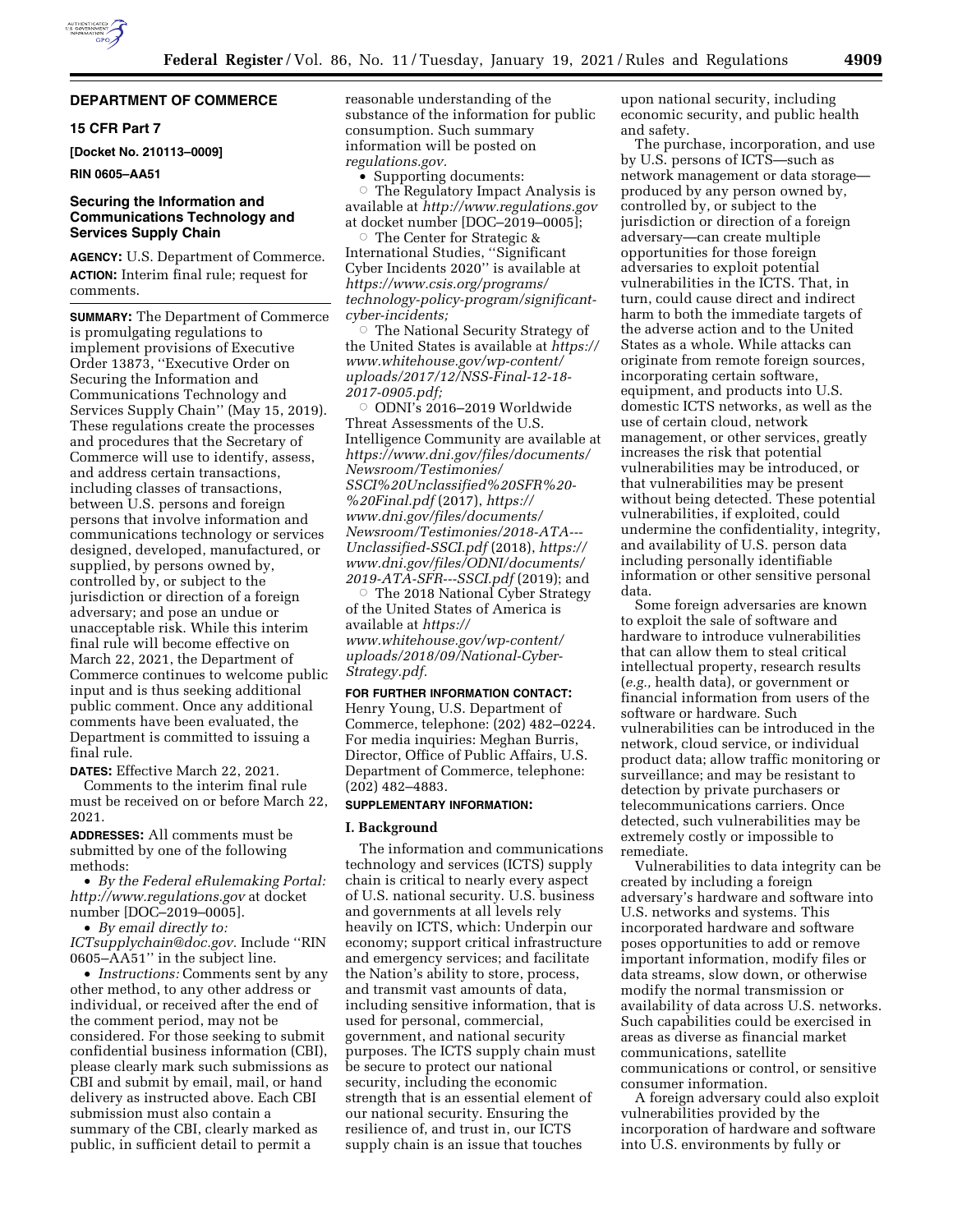partially closing down critical networks or functions at key times. These types of attacks are known as denial of service attacks. Such attacks could cause widespread problems, such as if they occur during periods of crisis, or they could be used selectively by targeting individual corporations or important infrastructure elements or functions. They could also be masked to make the source of the disruption difficult to attribute and, therefore, difficult to trace and stop.

These risks are not necessarily confined to infrastructure environments. They could, for example, be present in the use of cloud services, as well as in the widespread use of some consumer devices, networked surveillance cameras, drones, or interconnection via the internet of computing devices embedded in everyday objects, enabling them to send and receive data. For example, applications (''apps''), which may be downloaded from app stores or web browsers by a user to a mobile device, may automatically capture vast swaths of sensitive personal data from its users, including internet and other network activity information such as location data and browsing and search histories. This data exfiltration supported by U.S. web data hosting and storage servers—threatens to allow foreign adversaries to exploit Americans' personal and proprietary information by allowing a foreign adversary to track the locations of Americans, build dossiers of sensitive personal data for blackmail, and conduct corporate espionage from inside the borders of the United States.

Multiple reported cybersecurity incidents in the United States and among major allies in 2020 illustrate the potential risk in permitting unrestricted access to U.S. ICTS supply chains, such as:

- —In July 2020, two Chinese hackers working with the Chinese Ministry of State Security were indicted by the U.S. Department of Justice for conducting a global computer intrusion campaign targeting U.S. intellectual property and confidential business information, including COVID–19 vaccine research;
- —German officials announced that a Russian hacking group associated with the Federal Security Bureau had compromised the networks of energy, water, and power companies in Germany by exploiting ICTS supply chains; and
- —Japan's Defense Ministry announced it was investigating a large-scale cyber attack against Mitsubishi Electric that could have compromised details of new state-of-the-art missile designs.

*See, e.g.,* Center for Strategic & International Studies, ''Significant Cyber Incidents 2020,'' available at *[https://www.csis.org/programs/](https://www.csis.org/programs/technology-policy-program/significant-cyber-incidents) [technology-policy-program/significant](https://www.csis.org/programs/technology-policy-program/significant-cyber-incidents)[cyber-incidents.](https://www.csis.org/programs/technology-policy-program/significant-cyber-incidents)* 

Consequently, the President has determined that the unrestricted acquisition or use of ICTS that are designed, developed, manufactured, or supplied by persons owned by, controlled by, or subject to the jurisdiction or direction of a foreign adversary constitutes an unusual and extraordinary threat to the national security, foreign policy, and economy of the United States.

Executive Order 13873 of May 15, 2019, ''Securing the Information and Communications Technology and Services Supply Chain'' (84 FR 22689) (Executive Order), was issued pursuant to the President's authority under the Constitution and the laws of the United States, including the International Emergency Economic Powers Act (50 U.S.C. 1701 *et seq.*) (IEEPA), the National Emergencies Act (50 U.S.C. 1601 *et seq.*), and section 301 of Title 3, United States Code. IEEPA and the Executive Order grant the Secretary of Commerce (Secretary) the authority to prohibit any acquisition, importation, transfer, installation, dealing in, or use of any ICTS (an ''ICTS Transaction'') by any person, or with respect to any property, subject to United States jurisdiction, when such ICTS Transaction involves any property in which a foreign country or national has any interest, and the Secretary, in consultation with other agency heads (the Secretary of the Treasury, the Secretary of State, the Secretary of Defense, the Attorney General, the Secretary of Homeland Security, the United States Trade Representative, the Director of National Intelligence, the Administrator of General Services, the Chairman of the Federal Communications Commission, and the heads of any other executive departments and agencies as the Secretary determines is appropriate) determines that the ICTS Transaction: (1) Involves ICTS designed, developed, manufactured, or supplied by persons owned by, controlled by, or subject to the jurisdiction or direction of a foreign adversary; and (2) poses an undue or unacceptable risk. Executive Order, Section 1(a). The Executive Order further provides the Secretary with the authority to prohibit such an ICTS Transaction or ''design or negotiate measures to mitigate concerns'' about an ICTS Transaction's impact on national security. Executive Order, Section 1(b).

On November 27, 2019, the Department of Commerce (Department) published a proposed rule to implement the terms of the Executive Order. (84 FR 65316). The proposed rule set forth processes for (1) how the Secretary would evaluate and assess transactions involving ICTS to determine whether they pose an undue risk of sabotage to or subversion of the ICTS supply chain, or an unacceptable risk to the national security of the United States or the security and safety of U.S. persons; (2) how the Secretary would notify parties to transactions under review of the Secretary's decision regarding the ICTS Transaction, including whether the Secretary would prohibit or mitigate the transaction; and (3) how parties to transactions reviewed by the Secretary could comment on the Secretary's preliminary decisions. The proposed rule also provided that the Secretary could act without complying with the proposed procedures where required by national security. Finally, the Secretary would establish penalties for violations of mitigation agreements, the regulations, or the Executive Order.

In addition to seeking general public comment, the Department requested comments from the public on five specific questions: (1) Whether the Secretary should consider categorical exclusions or whether there are classes of persons whose use of ICTS cannot violate the Executive Order; (2) whether there are categories of uses or of risks that are always capable of being reliably and adequately mitigated; (3) how the Secretary should monitor and enforce any mitigation agreements applied to a transaction; (4) how the terms, ''transaction,'' ''dealing in,'' and ''use of'' should be clarified in the rule; and (5) whether the Department should add record-keeping requirements for information related to transactions.

In response to requests for additional time in which to comment on the proposed rule, the Department extended the initial comment period from December 27, 2019, until January 10, 2020. (84 FR 70445). As reflected herein, the Department has carefully considered and addressed the public's comments in promulgating this rule.

Nonetheless, because several commenters requested that the Department provide for an additional round of public comment, and in an effort to continue the Department's work to protect the national security while reducing the regulatory impact on the public, the Department is taking further public comment on the rule. However, mindful of the urgent need of the United States to address national security concerns related to ICTS Transactions,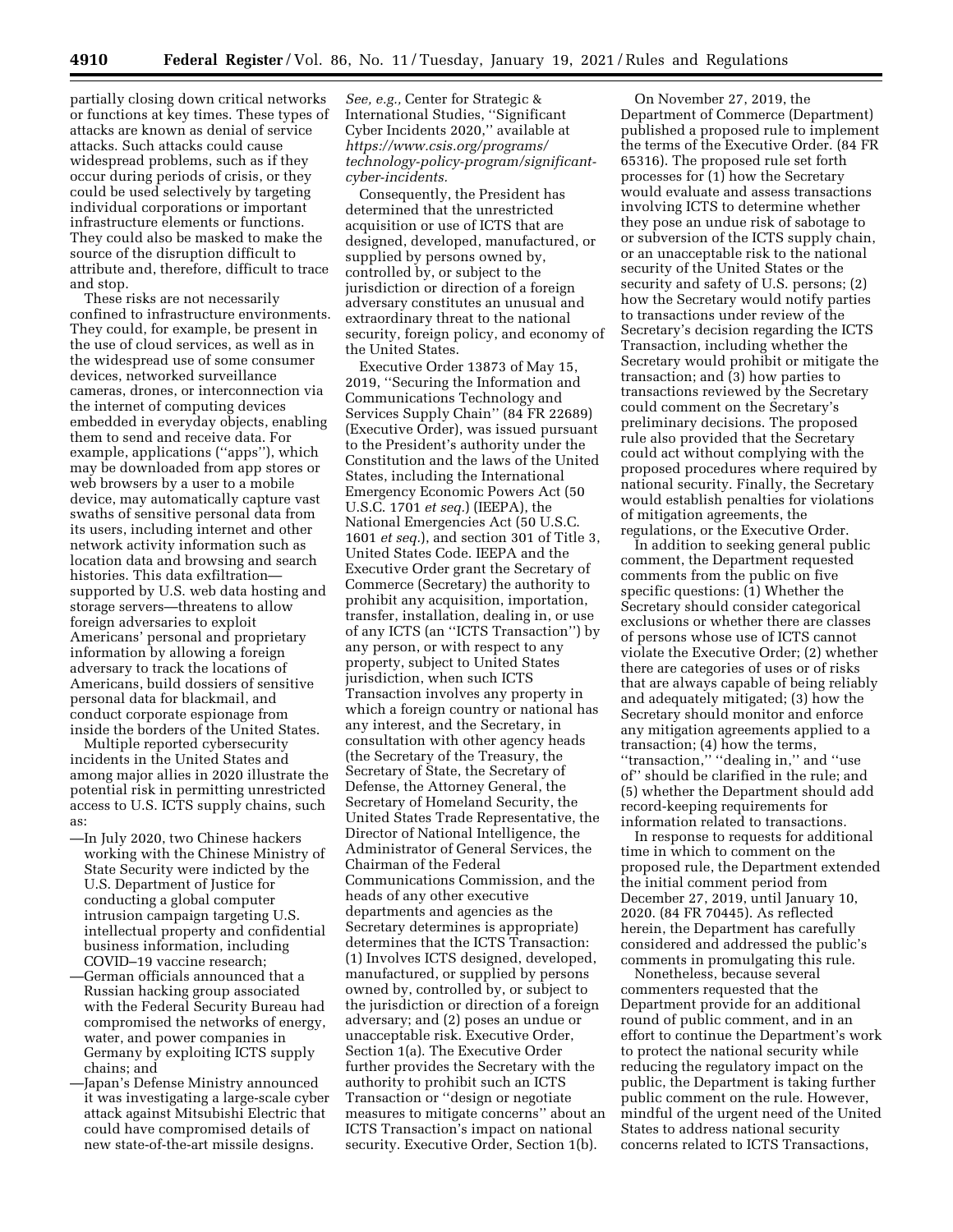this interim final rule will be effective March 22, 2021. The Department is committed to issuing a subsequent final rule in which the Department will consider and respond to additional comments received. In addition, the Department will implement and publish procedures for a licensing process by May 19, 2021.

# **II. Response to Comments**

During the public comment period on the proposed rule, the Department received a number of written submissions reflecting a wide range of views. All comments received by the end of the comment period are available on the public rulemaking docket at *[https://www.regulations.gov.](https://www.regulations.gov)*  Additionally, the Department participated in a number of meetings with foreign governments and industry groups to discuss the proposed rule prior to the comment period ending. Summaries of those meetings are available at *[https://](https://www.regulations.gov)*

*[www.regulations.gov.](https://www.regulations.gov)* Below, the Department addresses the comments as they pertain to each relevant provision of the regulation.

### *§ 7.2 Definitions*

§ 7.2—Definition of ''appropriate agency heads''

Numerous comments addressed the extent to which the Department interacts with other agencies and department heads throughout the process for reviewing ICTS Transactions. Some commenters advocated for the rule to require interagency review of all parts of the investigations and final determinations, while other commenters noted that interagency review should only happen during certain parts of the review process. Other commenters requested that the Secretary notify the heads of relevant agencies when a review is initiated.

Requirements regarding interagency review are already contained within the Executive Order and, thus, are not subject to change.

Nevertheless, for clarification, the Department has replaced the term ''identified secretaries'' with ''appropriate agency heads,'' to address the fact that some of the individuals referenced are not Cabinet Secretaries, but rather are heads of agencies. For clarity, the term ''appropriate agency heads'' refers to the Secretary of the Treasury, the Secretary of State, the Secretary of Defense, the Attorney General, the Secretary of Homeland Security, the United States Trade Representative, the Director of National

Intelligence, the Administrator of General Services, the Chairman of the Federal Communications Commission, and the heads of any other executive departments and agencies the Secretary of Commerce determines is appropriate. The Executive Order makes clear the Secretary of Commerce will confer with other agencies and departments as needed.

#### § 7.2—Definition of ''Department''

Although it was not defined in the proposed rule, the Department has added a definition of the term ''Department'' to clarify that it refers to the United States Department of Commerce, rather than any other Cabinet-level agency.

#### § 7.2—Definition of ''foreign adversary''

The rule grants the Secretary the authority to block or mitigate certain ICTS Transactions involving a foreign adversary. Commenters suggested limiting the definition of a ''foreign adversary'' to entities already identified in legislation. Some commenters recommended changing the concept of ''foreign adversary'' to focus on entities or persons instead of nation-states. Other commenters suggested that the Department create a list of adversaries and a list of exempt countries and distinguish between government and non-governmental entities. Commenters also recommended narrowing the scope of the term ''foreign adversary'' to situations where a foreign adversary has controlling interest in the company executing the covered transaction.

The rule makes no changes to the definition of ''foreign adversary,'' which is consistent with the Executive Order's definition. However, as discussed further below, the rule now includes a provision titled ''Determination of foreign adversaries'' in section 7.4. This provision sets out the list of foreign governments and foreign nongovernment persons that the Secretary has determined, solely for the purposes of the Executive Order, this rule, and any subsequent rules, are ''foreign adversaries.'' It also explains some of the factors that the Secretary considered, and will consider, when making any future determinations of whether a country is a "foreign" adversary.'' Pursuant to the Secretary's discretion, the list of foreign adversaries will be revised as determined to be necessary. Because the determination of foreign adversaries is subject solely to the Secretary's discretion, such revisions will be effective immediately upon publication in the **Federal Register** without prior notice or opportunity for public comment.

The list of ''foreign adversaries'' consists of the following foreign governments and non-government persons: The People's Republic of China, including the Hong Kong Special Administrative Region (China); the Republic of Cuba (Cuba); the Islamic Republic of Iran (Iran); the Democratic People's Republic of Korea (North Korea); the Russian Federation (Russia); and Venezuelan politician Nicolás Maduro (Maduro Regime). The provision clarifies that the Secretary's determination is based on multiple sources, including the National Security Strategy of the United States, the Office of the Director of National Intelligence's 2016–2019 Worldwide Threat Assessments of the U.S. Intelligence Community, and the 2018 National Cyber Strategy of the United States of America, as well as other reports and assessments from the U.S. Intelligence Community, the U.S. Departments of Justice, State and Homeland Security, and other relevant sources. Additionally, the provision notes that the Secretary will periodically review this list in consultation with appropriate agency heads and may add to, subtract from, supplement, or otherwise amend the list.

It is important to note that the list at section 7.4 identifies ''foreign adversaries'' solely for the purposes of the Executive Order, this rule, and any subsequent rules. It does not reflect a determination by the United States about the nature of such foreign governments or foreign non-government persons for any other purpose.

# § 7.2—Definition of "ICTS Transaction"

The proposed rule defined the term ''transaction'' using terms from the Executive Order, to mean, ''any acquisition, importation, transfer, installation, dealing in, or use of any information and communications technology or service.'' It also noted that the term ''transaction'' ''includes a class of transactions.''

Some commenters requested the Department refine the definition of ''transaction'' in various ways. For example, some commenters suggested adopting language from the Securities Exchange Act of 1934 to define some of the terms in the definition, such as ''dealing in.'' Others urged the Department to further clarify the definition ''transaction'' to define the terms ''acquisition,'' or ''use'' in the definition.

The Department acknowledges that the terms ''transaction,'' ''acquisition,'' and ''use'' are broad, and retain their commonly-accepted meanings in the rule. The concerns raised by the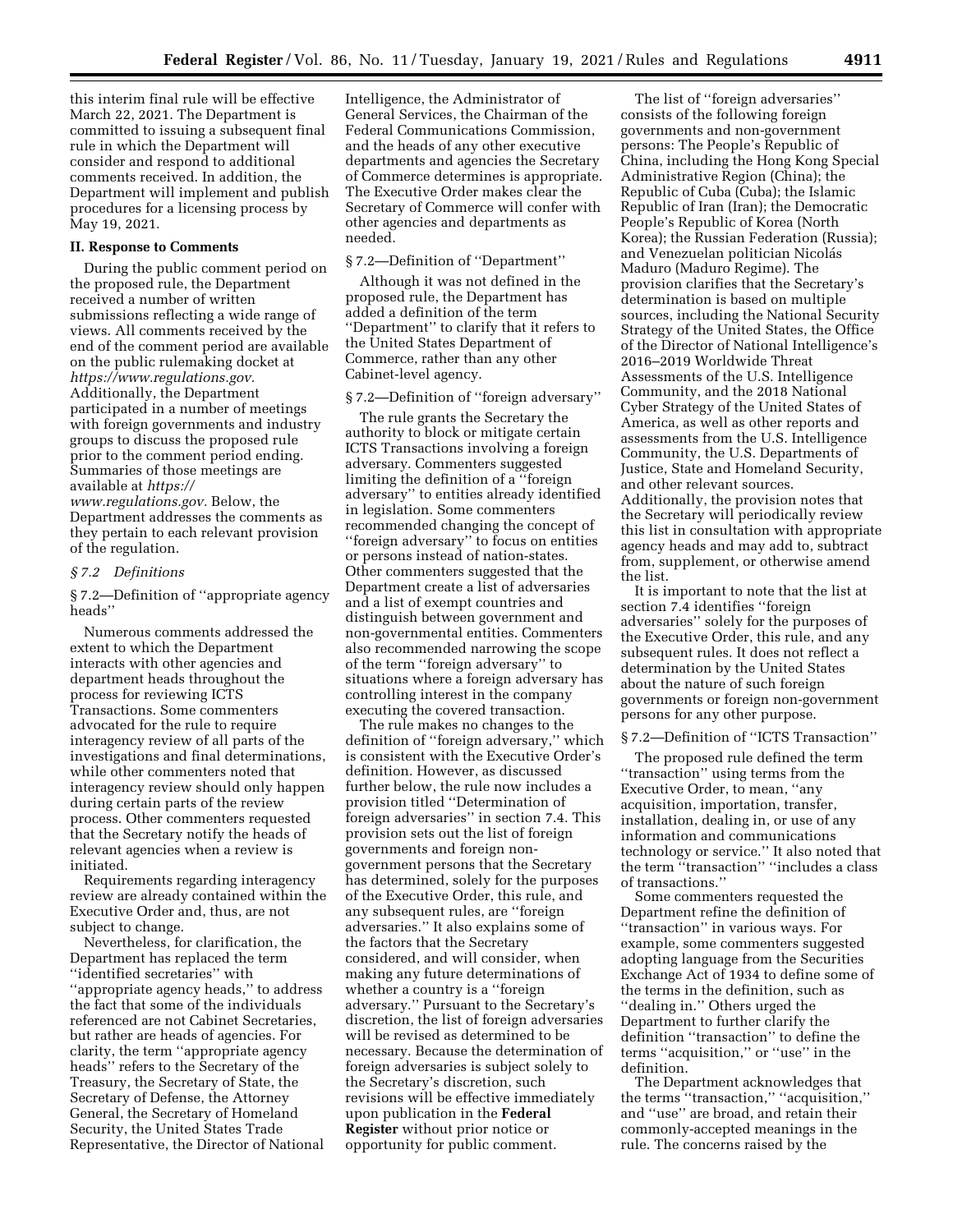commenters are addressed by defining the term ''ICTS Transaction'' to include (1) ''ongoing activities, such as managed services, data transmission, software updates, repairs, or the platforming or data hosting of applications for consumer download;'' and (2) ''any other transaction, the structure of which is designed or intended to evade or circumvent the application of the Executive Order.'' The purpose of these additions is to clarify that the Secretary may review ICTS Transactions, including the provision of services, that occur on or after January 19, 2021, by any person owned by, controlled by, or subject to the jurisdiction or direction of a foreign adversary. Providing services, such as software updates, to U.S. persons may provide a foreign adversary an opportunity to engage in the types of activities that may threaten U.S. national security, as described above. Further, the definition of ICTS Transaction clarifies that attempting to structure a transaction in order to circumvent Secretarial review is nonetheless an ICTS Transaction subject to this rule.

§ 7.2—Definition of ''party or parties to a transaction''

Several commenters expressed an interest in the Department further clarifying what entities are covered by the rule. Further, in revising the proposed rule for finalization, the Department used the term ''party to a transaction'' in several instances and believes it would be beneficial to define that term. Accordingly, the rule adds a definition of ''party or parties to a transaction,'' to mean a person engaged in an ICTS Transaction, including the person acquiring the ICTS and the person from whom the ICTS is acquired. The term ''person'' is also defined by the rule and is unchanged from the proposed rule.

''Party or parties to a transaction'' include entities designed or intended to evade or circumvent application of the Executive Order. For purposes of this rule, this definition does not include common carriers that transport goods for a fee on behalf of the general public, except to the extent that a common carrier knows, or should have known (as the term ''knowledge'' is defined in 15 CFR 772.1), it was providing transportation services of ICTS to one or more of the parties to a transaction that has been prohibited in a final written determination made by the Department or permitted subject to mitigation measures.

This addition narrows the scope of the rule by adding clarity regarding which persons are responsible for a

reviewable transaction. This also affects which parties will be notified by the Department regarding any potential review of a transaction.

§ 7.2—Definition of ''Person owned by, controlled by, or subject to the jurisdiction or direction of a foreign adversary''

In addition to defining ''party or parties to a transaction,'' the Department sought to add clarity to the rule by defining the phrase ''person owned by, controlled by, or subject to the jurisdiction or direction of a foreign adversary,'' as many commenters expressed concern that leaving such terms undefined might create confusion about the breadth of the rule's reach. The Department defines ''person owned by, controlled by, or subject to the jurisdiction or direction of a foreign adversary'' to mean ''any person, wherever located, who acts as an agent, representative, or employee, or any person who acts in any other capacity at the order, request, or under the direction or control, of a foreign adversary or of a person whose activities are directly or indirectly supervised, directed, controlled, financed, or subsidized in whole or in majority part by a foreign adversary; any person, wherever located, who is a citizen or resident of a nation-state controlled by a foreign adversary; any corporation, partnership, association, or other organization organized under the laws of a nation-state controlled by a foreign adversary; and any corporation, partnership, association, or other organization, wherever organized or doing business, that is owned or controlled by a foreign adversary.''

#### § 7.2—Sensitive Personal Data

Many commenters requested additional clarity about the specific ICTS that is subject to this rule. While it is impossible to identify all of the ICTS that may present undue or unnecessary risks, the Department has defined the term, ''sensitive personal data,'' to identify, along with the information identified in section 7.3 of the rule, some of types of information or communications that might be involved in an ICTS Transaction reviewed under this rule where a party or parties to a transaction use, possess, or retain, or are expected to use, possess, or retain sensitive personal data.

The term ''sensitive personal data'' includes: (1) Personally Identifiable Information (*i.e.,* data that can identify individuals) that is maintained or collected by a U.S. business operating in specific areas, and that is maintained or collected on over one million people

over a 12 month period; and (2) results of individual genetic testing.

The categories of identifiable data of concern to the Department are: Financial data that could be used to indicate an individual's financial distress or hardship; the set of data included in consumer reports; the set of data used for health and certain financial insurance applications; data relating to the physical, mental, or psychological health condition of an individual; non-public electronic communication information, such as personal emails; geolocation data used in certain technologies; biometric data; data stored and processed for generating Federal, State, Tribal, Territorial, or other government identification cards; data concerning U.S. Government personnel security clearance status; and data from security clearance or employment applications.

As indicated in section 7.3, Scope, the Department believes that ICTS Transactions involving sensitive personal data could create risks for the U.S. national security and also believes it is important to specifically identify these categories of data to provide the regulated community with additional specificity and certainty as to the scope of the rule's application.

§ 7.2—Definition of ''Undue or unacceptable risk''

Commenters recommended various alternative uses for and limits on this term. For example, some suggested that the Department identify certain industries or types of transactions that do not pose a risk to national security, and that the Department should exempt certain types of transactions from the rule.

Most of the suggestions could unnecessarily limit the United States' ability to determine its national security interests and, thus, could limit the ability to protect the Nation. However, the Department agrees the term requires definition, and in this rule adopts the definition of ''undue or unacceptable risks'' as those risks identified in Section 1(a)(ii) of the Executive Order. Section 1(a)(ii) of the Executive Order includes the following risks . . . an undue risk of sabotage to or subversion of the design, integrity, manufacturing, production, distribution, installation, operation, or maintenance of information and communications technology or services in the United States; . . . an undue risk of catastrophic effects on the security or resiliency of United States critical infrastructure or the digital economy of the United States; or . . . an unacceptable risk to the national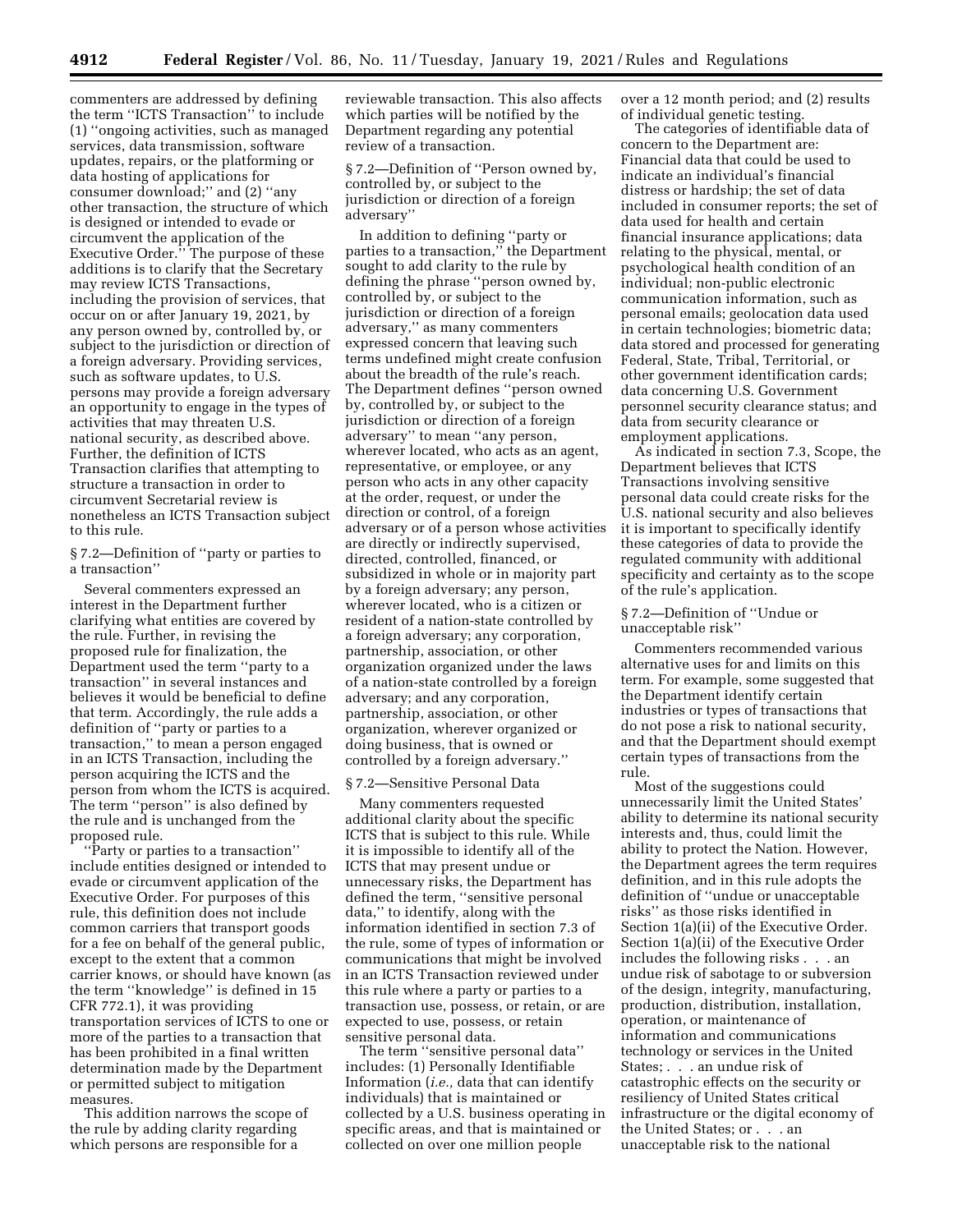security of the United States or the security and safety of United States persons.

## *§ 7.3 Scope of Covered ICTS Transactions*

Many commenters suggested ways the Department could narrow the scope of the rule to provide more guidance for the types of transactions the Department may review. For example, commenters noted the potential impact of the proposed rule on certain types of transactions, such as transportation services of ICTS, and argued the rule would harm commenters' industries. They also argued that the proposed rule was overly broad and that narrowing the scope would bring greater economic certainty to ICTS Transactions and the technology industry as a whole.

Other commenters sought to have the Department identify categorical exemptions for select industries, such as ICTS Transactions involving medical devices or services for air traffic control, while yet others sought to exempt transactions involving companies with their business headquarters in allied nations, such as Japan. Commenters also suggested that, provided appropriate cybersecurity mitigation techniques exist, transactions involving otherwise banned equipment should be exempted from this rule.

The Department concludes that categorical exemptions of specific industries or geographic locations are unwarranted at this time, although the Secretary may consider this possibility in the future. Wholesale exemptions of industries and geographic locations would not serve the rule's intended purpose of securing the ICTS supply chain because such exemptions would contradict the Department's evaluation method for ICTS Transactions. Such exemptions would indicate to foreign adversaries whole classes of ICTS Transactions outside the scope of evaluation under this rule. This would allow foreign adversaries to pinpoint certain types of ICTS Transactions that would more easily escape Departmental oversight and, therefore, threaten U.S. national security. By retaining broad authority across industries, the Department will be better able to mitigate identified risks.

While the rule does not contain categorical exemptions of specific industries or geographic locations, the rule now specifies that ICTS Transactions that involve certain technologies, hardware, or software will be considered to be covered ICTS Transactions. Additionally, the rule does make clear that, as further discussed below, the acquisition of ICTS

items by a United States person as a party to a transaction authorized under a U.S. government-industrial security program, is not an ICTS Transaction. Additionally, the Department acknowledges that ICTS Transactions solely involving personal ICTS hardware devices, such as handsets, do not warrant particular scrutiny.

## § 7.3—Technology Sectors

Many commenters requested that the Department identify those technologies or products that the Department considers create the greatest risks to the national security of the United States. The Department understands the desire for additional certainty and broke down the scope of technologies included under the scope of this rule into six main types of ICTS Transactions involving: (1) ICTS that will be used by a party to a transaction in a sector designated as critical infrastructure by Presidential Policy Directive 21— Critical Infrastructure Security and Resilience, including any subsectors or subsequently designated sectors; (2) software, hardware, or any other product or service integral to wireless local area networks, mobile networks, satellite payloads, satellite operations and control, cable access points, wireline access points, core networking systems, or long- and short-haul systems; (3) software, hardware, or any other product or service integral to data hosting or computing services that uses, processes, or retains, or is expected to use, process, or retain, sensitive personal data on greater than one million U.S. persons at any point over the twelve months preceding an ICTS Transaction; (4) certain ICTS products which greater than one million units have been sold to U.S. persons at any point over the twelve months prior to an ICTS Transaction; (5) software designed primarily for connecting with and communicating via the internet that is in use by greater than one million U.S. persons at any point over the twelve months preceding an ICTS Transaction; (6) ICTS integral to artificial intelligence and machine learning, quantum key distribution, quantum computing, drones, autonomous systems, or advanced robotics.

§ 7.3—Licensing Process for Potential Transactions

Many commenters requested that the Department establish a process for entities to seek pre-approval of their ICTS Transactions, similar to the process by which entities may inform the Committee on Foreign Investment in the United States (CFIUS) of investments in U.S. businesses, and

obtain ''safe harbor'' for those transactions. Commenters argued that such a process would help ease business uncertainty in specific cases.

To afford parties greater certainty, within 60 days of the publication date of this rule, the Department intends to publish procedures to allow a party or parties to a proposed, pending, or ongoing ICTS Transaction to seek a license, pursuant to Section 2(b) of the Executive Order, in a manner consistent with the national security of the United States. Within 120 days of the publication date of this rule, the Department intends to implement this licensing process. The published procedures will establish criteria by which persons may seek a license to enter into a proposed or pending ICTS Transaction or engage in an ongoing ICTS Transaction. Persons who may seek a license will include any parties to a proposed, pending, or ongoing ICTS Transaction as that term is defined in this rule. License application reviews will be conducted on a fixed timeline, not to exceed 120 days from accepting a license application, to enable qualifying parties to conclude permissible transactions without undue delay. If the Department does not issue a license decision within 120 days from accepting a license application, the application will be deemed granted. In no event, however, would the Department issue a license decision on an ICTS Transaction that would reveal sensitive information to foreign adversaries or others who may seek to undermine U.S. national security. Qualifying parties may voluntarily apply for a license, and a party's decision not to seek a license will not create a negative inference or unfavorable presumption with respect to a transaction.

§ 7.3—Presidential Policy Directive 21— Critical Infrastructure Security and Resilience

Regarding the Department's assessment of undue and unacceptable risk, commenters suggested that the Department create risk criticality categories for transactions, such as low, medium, and high, along with different assessment approaches. Other commenters advocated using risk scores or categories to determine the frequency and rigor of monitoring.

The Department agrees that the scope of the rule could be narrowed to indicate more specifically the types of ICTS Transactions that may be reviewed. Accordingly, the Department clarifies that ICTS Transactions include those that involve, among other aspects, a sector designated as critical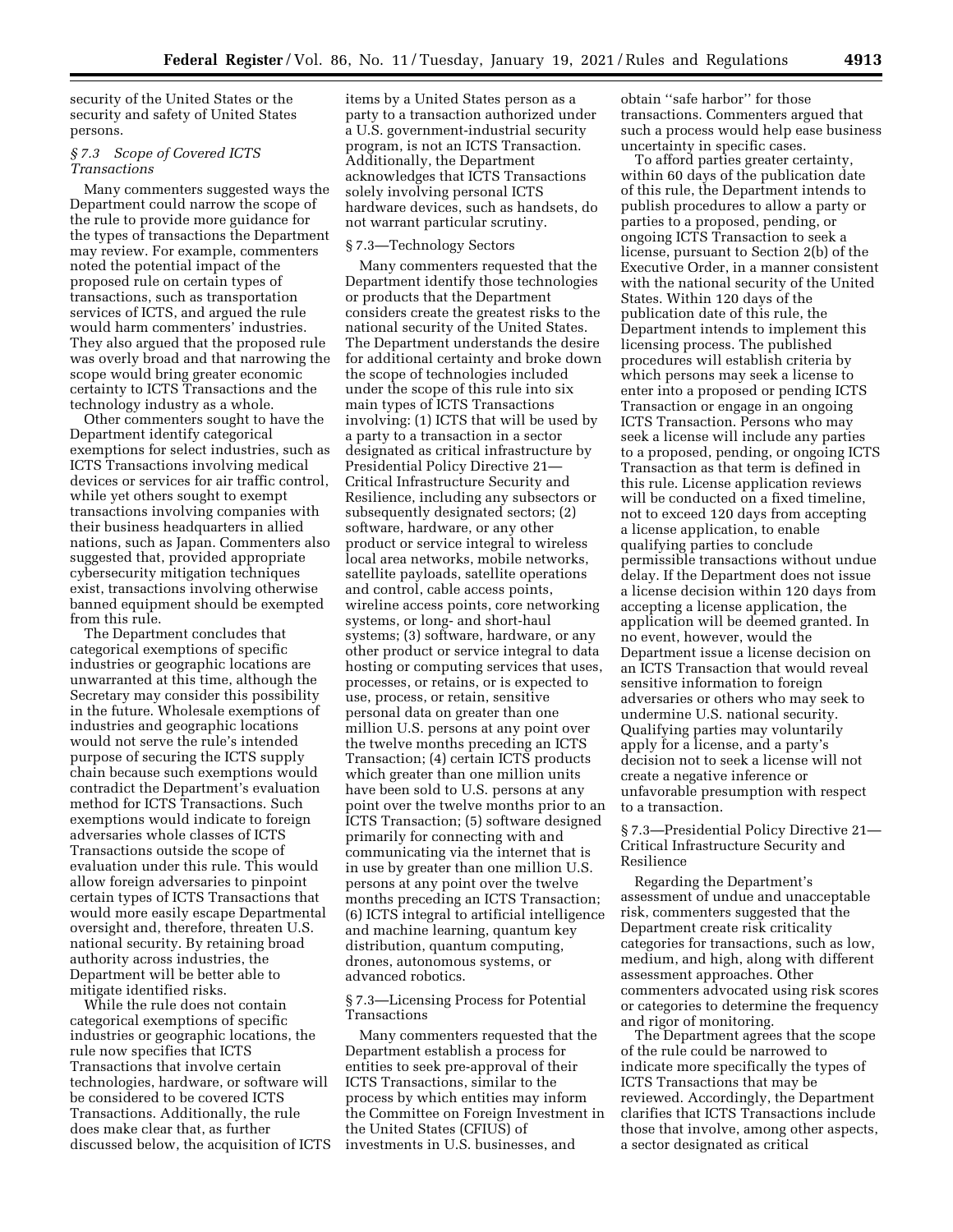infrastructure by Presidential Policy Directive 21—Critical Infrastructure Security and Resilience, including any subsectors or subsequently designated sectors. As explained below, the Department has also clarified that transactions involving certain sensitive personal data, regardless of whether they involve a critical infrastructure sector, will be considered ICTS Transactions for the purposes of the rule.

## § 7.3—Exclusions

Many commenters sought clarity about the relationship of this rule to the rules relating to CFIUS's review of transactions. In response, the Department is clarifying that this rule does not apply to an ICTS Transaction that CFIUS is actively reviewing, or has reviewed, as a covered transaction or covered real estate transaction or as part of such a transaction under section 721 of the Defense Production Act of 1950, as amended, and its implementing regulations. Note, however, that a transaction involving ICTS that is separate from, and subsequent to, a transaction for which CFIUS has concluded action under section 721 may be subject to review under this rule, if and to the extent that such transactions are separate from the transaction reviewed by CFIUS. Parties should therefore be aware that CFIUS review related to a particular ICTS, by itself, does not present a safe harbor for future transactions involving the same ICTS that may present undue or unnecessary risks as determined by the Department.

# § 7.3—Exclusions of ICTS Transactions

Commenters requested categorical exclusions across many sectors, industries, functions, and nations. The Secretary recognizes the need to be judicious and deliberate in deciding what types of ICTS Transactions pose an undue or unacceptable risk. To that end, the rule excludes from the scope of the rule those transactions that involve the acquisition of ICTS items by a United States person as a party to a transaction authorized under a U.S. Governmentindustrial security program, because they are subject to continuous security oversight by, and contractual obligations to, other Federal agencies.

# § 7.3—Retroactivity of Rule's Applicability

Some commenters argued that the rule should not apply to transactions that took place prior to May 15, 2019, when the Executive Order was issued. Other commenters advocated for the complete elimination of the proposed rule's retroactivity provisions, and

proposed the Department only evaluate potential transactions prospectively. Other commenters proposed grandfathering some ICTS equipment for a predetermined duration, potentially up to 10 years. In reviewing these comments and the proposed rule, the Department determined that the temporal limits of the rule's application could be clarified.

In response to these comments, the Department has clarified, in section 7.3(a)(3), that the rule applies to an ICTS Transactions that is initiated, pending, or completed on or after January 19, 2021. Further, any act or service with respect to an ICTS Transaction, such as execution of any provision of a managed services contract or installation of software updates, is an ICTS Transaction on the date that the service or update is provided. Thus, if a person that is owned by, controlled by, or subject to the jurisdiction or direction of a foreign adversary engages in an ICTS Transaction with a person subject to the jurisdiction of the United States on or after January 19, 2021, even if the service was provided pursuant to a contract initially entered into prior to January 19, 2021, that transaction is an ICTS Transaction that may be reviewed under this rule. The service is a new transaction separate from the underlying contract that will be subject to review by the Secretary.

# *§ 7.4 Determination of Foreign Adversaries*

As noted above, many commenters requested the Department identify those countries that it considers to be ''foreign adversaries.'' Naming these countries, the commenters argued, would facilitate global trade by allowing U.S. businesses to assess the risks of certain types of ICTS Transactions from certain countries. It would also allow companies to adjust their supply chains to avoid the risks in such transactions, including the risk of an ICTS Transaction being reviewed, and possibly prohibited or modified, under this rule. Several commenters also noted that defining ''foreign adversaries'' would help determine, and possibly reduce, the adverse economic impact the rule may have on businesses through better business planning.

In response to these comments, the Department reconsidered its prior determination not to identify specific ''foreign adversaries.'' The Department has determined that it is beneficial for the clarity of the rule, as well as for persons with ICTS Transactions that may be subject to the rule, to identify certain foreign governments and foreign non-government persons that are

considered, solely for the purposes of the Executive Order, this rule, and any subsequent rules, to be ''foreign adversaries.'' The list of foreign governments and foreign nongovernment persons this rule identifies as being ''foreign adversaries'' are: The People's Republic of China, including the Hong Kong Special Administrative Region (China); the Republic of Cuba (Cuba); the Islamic Republic of Iran (Iran); the Democratic People's Republic of Korea (North Korea); the Russian Federation (Russia); and Venezuelan politician Nicolás Maduro (Maduro Regime). The Secretary identified these foreign adversaries because they have engaged in a long-term pattern or serious instances of conduct significantly adverse to the national security of the United States or security and safety of United States persons, including taking actions and enacting policies that are inimical to the interests of the United States.

The determination to identify these ''foreign adversaries'' is based on multiple sources, including threat assessments and reports from the U.S. Intelligence Community, the U.S. Departments of Justice, State, and Homeland Security, and other relevant sources. Additionally, the Secretary will periodically review this list in consultation with appropriate agency heads and may add to, subtract from, supplement, or otherwise amend the list. Accordingly, this list may be revised at any time in the future. Any such changes will be announced in the **Federal Register**.

It is important to note that the list is solely for the purposes of the Executive Order, this rule, and any subsequent rules and does not reflect a determination by the United States about the nature of such foreign governments and foreign nongovernment persons for any purposes other than that ICTS Transactions with persons (as defined in this rule) owned by, controlled by, or subject to the jurisdiction or direction of an identified foreign adversary may pose an undue or unacceptable risk. Further, the rule states that any amendment to this list will apply to any ICTS Transaction that is initiated, pending, or completed on or after the date that the list is amended.

### *§ 7.5 Effect on Other Laws*

Many commenters suggested that this rule should not apply if overlapping and existing U.S. authorities are in force, referencing in particular existing national security regulatory regimes. Specifically, commenters pointed to CFIUS; authorities under various National Defense Authorization Acts;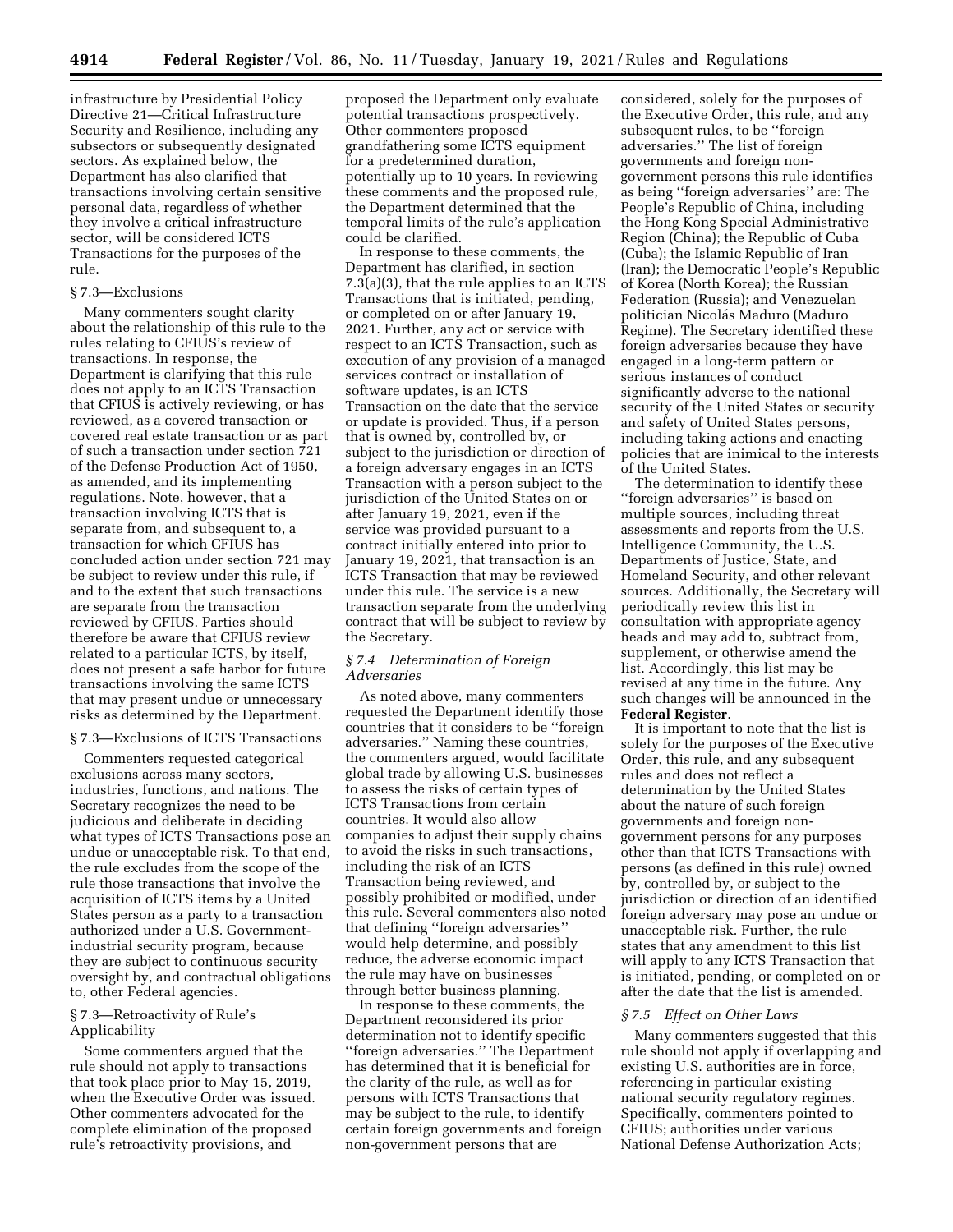the Export Administration Regulations; the Committee for the Assessment of Foreign Participation in the United States Telecommunications Services Sector (*i.e.,* Team Telecom); and other programs under the authority of the Federal Communications Commission, the Department of Homeland Security, and the Office of the Director of National Intelligence. Other commenters recommended exempting equipment provided by companies involved in mitigation agreements with the Federal Government.

This rule does not alter or affect any of these existing authorities; it is intended to complement, not supplant, these existing regimes. However, the Department understands the need for regulatory and business certainty, and in the interest of not duplicating efforts by other parts of the U.S. Federal government, the rule states that it does not apply to ICTS Transactions that CFIUS is actively reviewing, or has reviewed, as a covered transaction or covered real estate transaction or as part of such a transaction under section 721 of the Defense Production Act of 1950, as amended, and its implementing regulations. However, this exclusion in no way precludes a review of a subsequent ICTS Transaction if distinct from the previously CFIUS-reviewed transaction or new information is discovered.

Other provisions of the rule provide additional means of ensuring that any action taken by the Secretary neither conflicts with nor frustrates the purposes of other existing laws, regulations or processes. Thus, there are two separate points during the review process at which the Secretary is expressly required to consult with appropriate agency heads: before making an initial determination that the transactions is an ICTS Transaction that poses an undue or unacceptable risk (section 7.104) and before making a final determination (section 7.108). In requiring that the Secretary consult with other agency heads, the rule provides for a coordination mechanism with other agencies and Departments that have potentially overlapping jurisdiction. For example, before making an initial determination concerning a transaction, the review of which might potentially overlap with a review under CFIUS, the Secretary is required to consult with, among others, the Secretary of the Treasury, who serves as the Chairperson of CFIUS, thereby helping to ensure coordination and avoid redundancy.

In addition, section 7.100(a) of the rule provides that the Secretary may consider all relevant information

provided by any U.S. Government national security body or other Federal Government agency, department or regulatory body in determining what action may be necessary to ameliorate a threat posed by an ICTS Transaction.

## **Subpart B—Review of ICTS Transactions**

Commenters largely recommended the final rule clarify the review process, requesting the specific criteria by which the Department will use to review transactions. As a whole, Subpart B adds a more detailed review process, as requested by commenters.

#### *§ 7.100 General*

§ 7.100(a)—Consideration of Relevant Information

Many commenters sought clarity as to the type of information on which the Secretary could base a determination to commence an evaluation of a transaction. In response to these comments, section 7.100(a) identifies sources or information, factors, and other variables related to a transaction that the Secretary may consider when reviewing a transaction. This list is nonexclusive and does not prevent the Secretary from reviewing any available information; the list is intended to provide parties to transactions with greater clarity about the types of materials on which the Secretary may rely when deciding whether to review (and during that review of) a transaction.

The rule states that the Secretary may consider information provided by any U.S. Government national security body or other Federal agencies. In addition, the rule clarifies that the Secretary, when making determinations about specific transactions, may also consider information that includes: (1) Relevant public information; (2) confidential business or proprietary information; (3) classified national security information; (4) information from State, local, tribal, or foreign governments; (5) information from parties to a transaction, including records related to such transaction that any party keeps or uses, or would be expected to keep or use, in their ordinary course of business for such a transaction; (6) information obtained through the authority granted under sections 2(a) and (c) of the Executive Order and IEEPA; and (7) information provided by any other U.S. Government agency, department, or other regulatory body.

The rule further revises section 7.100(a) to specify that information may be obtained through any administrative investigative or enforcement action

undertaken pursuant to the authority granted under sections 2(a) and (c) of the Executive Order and IEEPA. The purpose of this clarification is to set out precisely the authorities that grant the Secretary the power to access and collect documents related to investigations and determinations of potentially prohibited transactions.

## § 7.100(c)—Determining Foreign Adversary Involvement

In order to provide industry with more clarity regarding the determination of whether an ICTS Transaction involves ICTS designed, developed, manufactured, or supplied, by persons owned by, controlled by, or subject to the jurisdiction or direction of a foreign adversary, the Department added guidance about what information it will consider when making these decisions. These factors include: (1) Whether the party or its component suppliers have headquarters, research, development, manufacturing, test, distribution, or service facilities or other operations in a foreign country, including one controlled by a foreign adversary; (2) personal and professional ties between the party—including its officers, directors or similar officials, employees, consultants, or contractors—and any foreign adversary; (3) laws and regulations of the foreign adversary in which the party is headquartered or conducts operations, including research and development, manufacturing, packaging, and distribution; and (4) any other criteria that the Secretary deems appropriate.

§ 7.100(d)—Factors for Determining an Undue or Unacceptable Risk

Commenters also requested additional information from the Department about how it will determine whether an ICTS Transaction poses an undue or unacceptable risk. Along with listing factors to help determine the relationship between a foreign party to an ICTS Transaction and a foreign adversary, the Department has provided guidance on some of the information that the Secretary, in consultation with the appropriate agency heads, will consider when determining the impact of an ICTS Transaction on U.S. national security.

Specifically, when determining whether an ICTS Transaction poses an undue or unacceptable risk, the Secretary and the appropriate agency heads will consider factors such as: (1) Threat assessments and reports prepared by the Director of National Intelligence pursuant to section 5(a) of the Executive Order; (2) removal or exclusion orders issued by the Secretary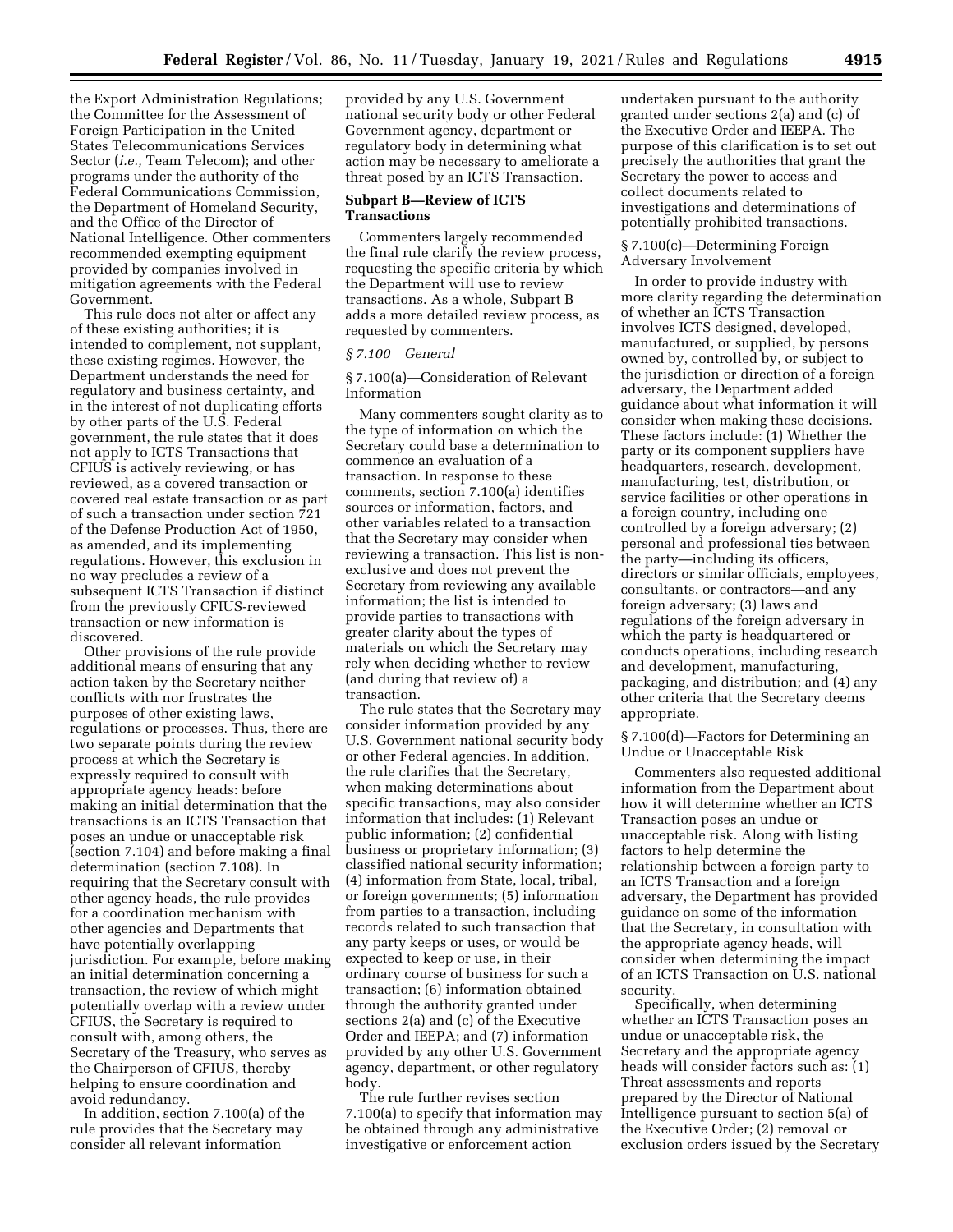of Homeland Security, the Secretary of Defense, or the Director of National Intelligence (or their designee) pursuant to recommendations of the Federal Acquisition Security Council, under 41 U.S.C. 1323; (3) relevant provisions of the Defense Federal Acquisition Regulation and the Federal Acquisition Regulation, and their respective supplements; (4) entities, hardware, software, and services that present vulnerabilities in the United States as determined by the Secretary of Homeland Security pursuant to section 5(b) of the Executive Order, Department of Homeland Security Cybersecurity and Infrastructure Security Agency, ''Information and Communications Technology Supply Chain Risk Management Task Force: Interim Report,'' September 18, 2019; (5) actual and potential threats to execution of a ''National Critical Function'' identified by the Department of Homeland Security Cybersecurity and Infrastructure Security Agency; (6) the nature, degree, and likelihood of consequence to the United States public and private sectors that could occur if ICTS vulnerabilities were to be exploited; and (7) any other source or information that the Secretary deems appropriate.

### § 7.100(d)—Risk Management

The Department specifically requested comments on transactions that could present an undue or unacceptable risk, but where that risk could be reliably and adequately mitigated or prevented. Commenters suggested creating national security risk categories for transactions and providing assurance that the Secretary would impose the least intrusive measures to mitigate transactions in each category. Other commenters advocated creating risk categories or bands with different assessment approaches. The Department did not adopt these suggestions. ICTS Transaction reviews are made on a caseby-case basis. Therefore, categorically labeling transactions with predetermined mitigation requirements would effectively counteract that individualized approach and may result in ICTS Transactions proceeding that otherwise should have been reviewed, and possibly prohibited or mitigated.

In determining whether an ICTS Transaction poses an undue or unacceptable risk, the rule clarifies the risk factors the Secretary, in consultation with the appropriate agency heads, may consider. Specifically, the Secretary may consider: (1) Threat assessments and reports prepared by the Director of

National Intelligence pursuant to section 5(a) of the Executive Order; (2) removal or exclusion orders issued by the Secretary of Homeland Security, the Secretary of Defense, or the Director of National Intelligence (or their designee) pursuant to recommendations of the Federal Acquisition Security Council, under 41 U.S.C. 1323; (3) relevant provisions of the Defense Federal Acquisition Regulation and the Federal Acquisition Regulation, and their respective supplements; (4) entities, hardware, software, and services that present vulnerabilities in the United States as determined by the Secretary of Homeland Security pursuant to section 5(b) of the Executive Order, Department of Homeland Security Cybersecurity and Infrastructure Security Agency, ''Information and Communications Technology Supply Chain Risk Management Task Force: Interim Report,'' September 18, 2019; (5) actual and potential threats to execution of a ''National Critical Function'' identified by the Department of Homeland Security Cybersecurity and Infrastructure Security Agency; (6) the nature, degree, and likelihood of consequence to the United States public and private sectors that could occur if ICTS vulnerabilities were to be exploited; and (7) any other source or information that the Secretary deems appropriate.

### *§ 7.101 Information To Be Furnished on Demand*

The proposed rule contemplated that individuals might be requested to furnish the Secretary with information related to a transaction under review. Section 7.101 in this rule clarifies that, under the Secretary's authority pursuant to IEEPA, persons may be required to furnish under oath complete information relative to any ICTS Transaction under review. The Secretary may require that such reports include the production of any books, contracts, letters, papers, or other hard copy or electronic documents relating to any such act, transaction, or property, in the custody or control of the persons required to make such reports. Reports may be required either before, during, or after an ICTS Transaction under review. Additionally, under the authorities provided by IEEPA, the Secretary may, through any person or agency, conduct investigations, hold hearings, administer oaths, examine witnesses, receive evidence, take depositions, and require by subpoena the attendance and testimony of witnesses and the production of any books, contracts, letters, papers, and other hard copy or

electronic documents relating to any matter under investigation.

## *§ 7.102 Confidentiality of Information*

The proposed rule requested comments and recommendations from stakeholders on additional recordkeeping requirements for information related to transactions. Most commenters focused on the confidentiality and the public availability of any information received. Commenters strongly advocated that the Department protect confidential or proprietary business information when making or publishing reports. Some commenters advocated for more open publication of these reports, and how each threat was mitigated or eliminated.

To address these concerns and provide additional certainty for entities required to produce documents related to transactions, the rule clarifies the Department's responsibility to preserve the confidentiality of information requested by the Department. Specifically, the rule provides that information or documentary materials that are not otherwise publicly or commercially available, submitted or filed with the Secretary under this part, will not be released publicly except to the extent required by law. However, the Secretary may disclose information or documentary materials, not otherwise publicly or commercially available: (1) Pursuant to any administrative or judicial proceeding; (2) pursuant to an act of Congress; (3) pursuant to a request from any duly authorized committee or subcommittee of Congress; (4) pursuant to a request to any domestic governmental entity, or to any foreign governmental entity of a United States ally or partner, information or documentary materials, not otherwise publicly or commercially available and important to the national security analysis or actions of the Secretary, but only to the extent necessary for national security purposes, and subject to appropriate confidentiality and classification requirements; (5) where the parties or a party to a transaction have consented the information or documentary materials not otherwise publicly or commercially available may be disclosed to third parties; and (6) any other purpose authorized by law. These provisions largely incorporate the record release requirements of the Freedom of Information Act, 5 U.S.C. 552. While the Department will, as always, seek to protect business and other confidential information provided by parties, parties providing such information in response to this rule must clearly mark those documents as business or other confidential.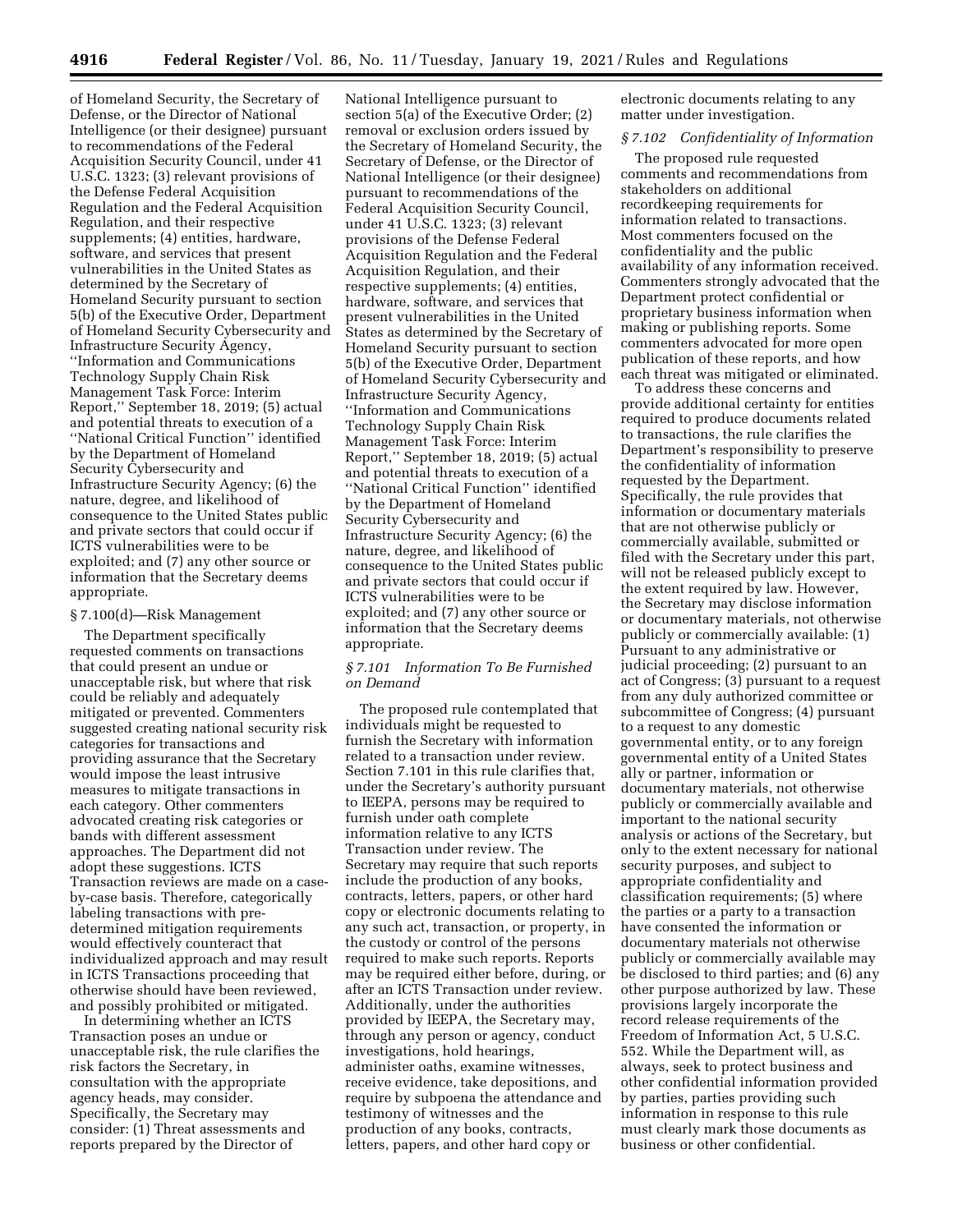# *§ 7.103 Initial Review of ICTS Transactions*

Many commenters addressed the manner in which an ICTS Transaction could be identified to the Secretary as a transaction that should be reviewed. In particular, many commenters sought clarity on the proposed provision that the Secretary could commence evaluations of transactions based on information received from private parties ''that the Secretary determines to be credible.'' The commenters requested clear guidance on what types of information, or parties, the Secretary would deem credible. Additionally, several commenters noted that such a provision might incentivize parties to engage in anti-competitive behavior that would not necessarily lead to identifying transactions posing risks to national security. In light of these comments and concerns, the rule clarifies that the Secretary may consider any referral for review of a transaction (referral): (1) Upon receipt of any information identified in section 7.100(a); (2) upon written request of an appropriate agency head; or (3) at the Secretary's discretion. Following receipt of a referral, the Secretary will assess whether the referral falls within the scope of § 7.3(a) and involves ICTS designed, developed, manufactured, or supplied by persons owned by, controlled by, or subject to the jurisdiction of direction of a foreign adversary, and determine whether to: (1) Accept the referral and commence an initial review of the transaction; (2) request additional information, as identified in § 7.100(a), including information from the referring entity regarding the referral; or (3) reject the referral.

Several commenters requested the rule establish clearer procedures for how the Secretary will review ICTS Transactions. Commenters also advocated for differing determination timeframes, deadlines, or milestones based on device nature, threat severity, equipment replacement risks, and other potential harms.

In response to these and other comments, the Department provides that, unless the Secretary determines in writing that additional time is necessary, the Secretary shall issue the final determination within 180 days of accepting a referral and commencing the initial review of the ICTS Transaction. Regarding the procedures for the Secretary's review of ICTS Transactions, the Executive Order provides a careful process for the Secretary's decisionmaking. The rule further sets out the factors that the Secretary will consider

to assist the decision-making process. Specifically, the rule provides that the Secretary shall assess whether the ICTS Transaction: Falls within the scope of § 7.3(a) of the rule; involves ICTS designed, developed, manufactured, or supplied, by persons owned by, controlled by, or subject to the jurisdiction or direction of a foreign adversary; and poses an undue or unacceptable risk. The Secretary will evaluate each transaction, on a case-bycase basis, based upon the particular facts and circumstances, including the identity of the parties involved.

The rule also further articulates what the Secretary will consider when determining whether an ICTS Transactions poses an undue or unacceptable risk. The Department has identified ten criteria for such determinations. Along with other factors, when determining if an ICTS Transaction poses an undue or unacceptable risk, the Secretary will consider the nature of the information and communications technology or services at issue in the ICTS Transaction, including technical capabilities, applications, and market share considerations; the nature and degree of the direction or jurisdiction exercised by the foreign adversary over the design, development, manufacture, or supply at issue in the ICTS Transaction; and the statements and actions of the foreign adversary at issue in the ICTS Transaction. Other considerations include whether the ICTS Transaction poses a discrete or persistent threat and the nature of the vulnerability implicated by the ICTS Transaction.

#### *§ 7.104 First Interagency Consultation*

The Department has clarified that the Secretary will consult with the appropriate agency heads after finding that an ICTS Transaction may fall within the scope of the Executive Order.

## *§ 7.105 Initial Determination*

This rule clarifies that if, after review of an ICTS Transaction and consultation with the appropriate agency heads, the Secretary determines that such ICTS Transaction meets the criteria in section 7.103(c) of the rule, the Secretary shall then issue an initial written determination explaining the finding and whether the Secretary has determined to prohibit or propose mitigation measures to the ICTS Transaction at issue. The initial determination will contain no confidential information, even if such was relied upon to make the initial determination. Notice of this initial determination shall be served upon the

parties to the ICTS Transaction known to the Secretary at the time of service. Service may be made by registered U.S. mail, facsimile, electronic transmission, or third-party commercial carrier, to an addressee's last known address or by personal delivery. Service of documents will be considered effective upon the date of postmark, facsimile transmission, delivery to third party commercial carrier, electronic transmission or upon personal delivery. Notice of the initial determination to the parties may also be accomplished by publication in the **Federal Register**  where the Secretary determines that the initial determination concerns or could impact entities beyond the parties to the ICTS Transaction, where one or more of the parties to the ICTS Transaction are unknown to the Secretary, or in any other circumstance at the Secretary's discretion.

## *§ 7.106 Retention of Records*

The proposed rule requested public comments on whether to require parties to undertake additional recordkeeping for information related to transactions. Some commenters argued that the Department should not impose additional recordkeeping requirements. Additionally, some commenters suggested that the recordkeeping requirement begin upon receipt of a transaction notice, rather than being an ongoing duty for any potentially prohibited ICTS Transaction.

After reviewing these comments, and consistent with IEEPA, the rule provides that, after receiving notification that an ICTS Transaction is under review or that an initial determination concerning an ICTS Transaction has been made, a notified person must immediately take steps to retain any and all records related to such transaction.

# *§ 7.107 Procedures Governing Response and Mitigation*

Commenters requested that the final rule explain how the Secretary's determinations may be ''appealed'' and how mitigation agreements will be reached and enforced. Commenters also sought more robust procedures for waivers, appeals, and mitigation. The proposed rule had provided that, within 30 days of a preliminary determination by the Secretary that a transaction was an ICTS Transaction that would pose an undue or unacceptable risk to the U.S. national security, parties to that transaction could submit a response to the decision. The proposed rule also allowed the Secretary to require a transaction be mitigated to reduce the risks the Secretary identified in the preliminary determination.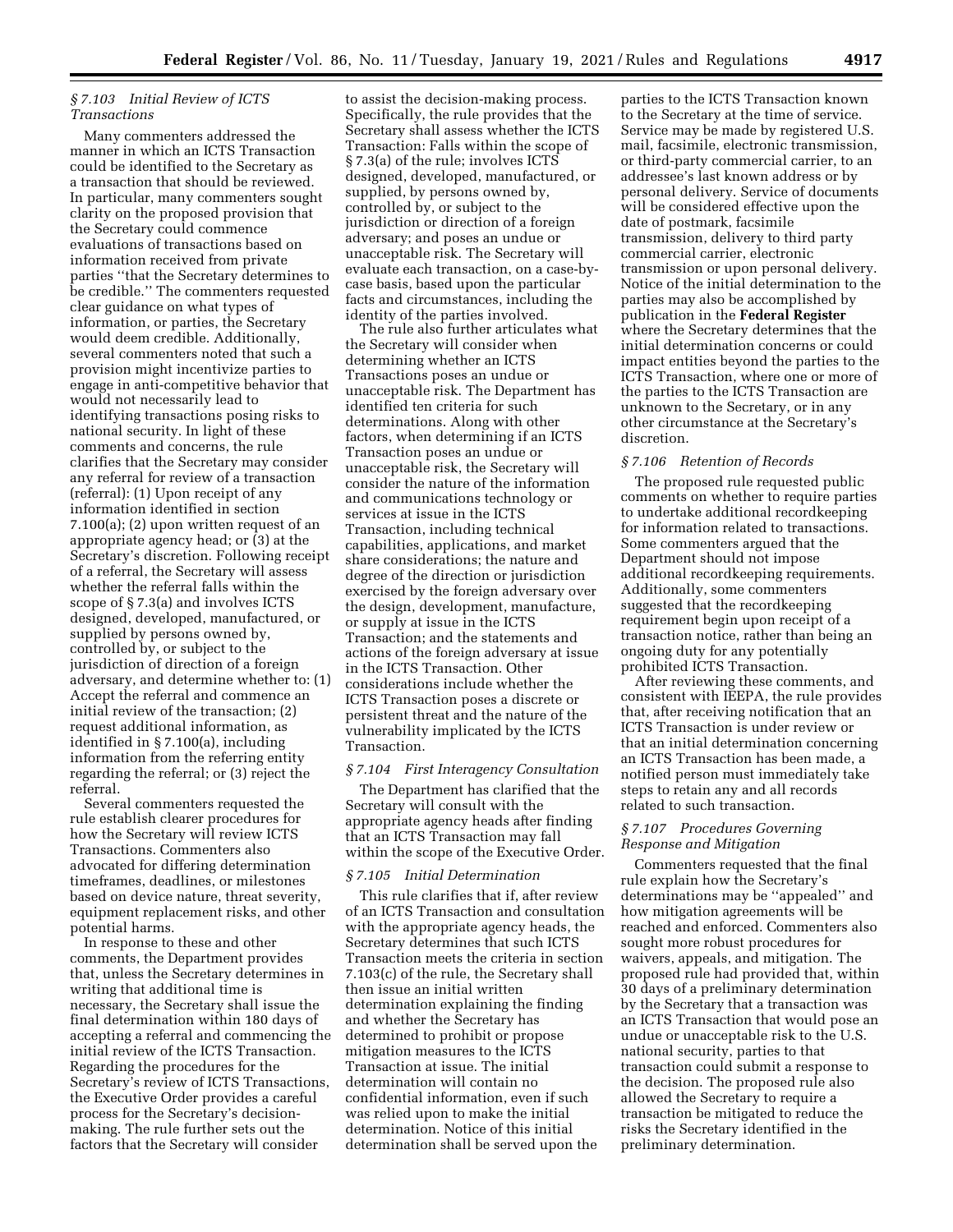In response to these comments, the Department has added provisions to enhance and clarify when and how parties to an ICTS Transaction that is the subject of an initial determination may engage with the Secretary about the initial determination. The rule establishes a clear process for responding to an initial determination concerning an ICTS Transaction and provides further guidance on how any identified risks may be mitigated so that an identified ICTS Transaction may proceed. Similar to the proposed rule, within 30 days of being notified of an initial determination, pursuant to section 7.105 of the rule, parties to that transaction may respond to the initial determination or assert that the circumstances leading to the initial determination no longer apply. A party may submit arguments or evidence in support of their response and may also propose remedial steps that the party believes would negate the basis for the Secretary's initial determination. The rule also allows parties to an ICTS Transaction that is subject to an initial determination to request a meeting with the Department, which may be granted at the Secretary's discretion. Additionally, the rule clarifies that if the parties to an ICTS Transaction do not submit a response to the Secretary's initial determination within 30 days following service of the initial determination, that initial determination will become final.

Other commenters recommended the adoption of an appeals process for parties notified of a final determination. The Department has adopted a process for reconsidering an initial determination by the Secretary. However, an administrative appeals process would hinder the Secretary's ability to move swiftly to prevent an undue or unacceptable risk.

Some commenters also requested that the Department establish a maximum life span for imposed mitigations, arguing that such a rule would reduce the inhibiting effects that mitigations would have on ICTS innovation. The Department disagrees with commenters, finding that such a clause would prevent the Department from evaluating the mitigations put in place on ICTS Transactions. Failing to reevaluate would effectively limit mitigation requirements and potentially reopen national security vulnerabilities.

# *§ 7.108 Second Interagency Consultation*

The proposed rule set out the review process that must be followed before the Secretary issues a final determination that constitutes a final agency action.

The process involved response periods, as well as possible extensions, given to any party affected by a preliminary determination. Commenters addressed communications regarding initial and final determinations within the context of this process. Some commenters suggested that the Secretary should collaborate with private industry when making determinations, similar to the process within the Department of Homeland Security's Supply Chain Risk Management Task Force. Similar comments were received advocating for the establishment of a mechanism for industry to seek guidance on specific work programs or participants involved.

The Department has declined to add specific provisions relating to collaborating with industry on ICTS Transaction determinations. However, in consideration of these comments there is now a provision explaining what factors and sources the Secretary will take into consideration during the second consultation. Specifically, the Secretary will take into account the views of the appropriate agency heads, through the interagency consultation processes. In providing their views, the appropriate agency heads may consider the perspective of relevant publicprivate working groups and advisory committees with which they convene or engage. For instance, DHS's views could incorporate input from the Supply Chain Risk Management Task Force. The Department also points out that it maintains a number of advisory committees that provide regular opportunities for industry and the regulated community to provide feedback to the Department on issues impacting their operations. Under the Secure and Trusted Communications Networks Act of 2020, the National Telecommunications and Information Administration is also charged with establishing a program to share supply chain risk information with telecommunication providers and manufacturers.

Commenters also requested that the Department explain whether and how the Secretary's determinations may be appealed or reviewed by another authority. This rule adds a provision that, should any appropriate agency head oppose the Secretary's proposed final determination, the Secretary shall notify the President of the Secretary's proposed final determination and such opposition. After receiving direction from the President regarding the Secretary's proposed final determination and any appropriate agency head's opposition thereto, the Secretary shall issue a final determination pursuant to § 7.109.

Additionally, the Department will implement, within 120 days of publishing this rule, procedures for how parties to a proposed, pending, or ongoing ICTS Transaction may seek a license, pursuant to Section 2(b) of the Executive Order, in a manner consistent with the national security of the United States.

As noted above, after reviewing an ICTS Transaction that the Secretary believes may pose an undue or unacceptable risk, the Secretary will engage in a first interagency consultation with the appropriate agency heads to discuss the ICTS Transaction and the Secretary's concerns. Following that consultation, the Secretary will make an initial determination and, if that decision includes a determination to prohibit an ICTS Transaction, will notify the parties to the transaction of the Secretary's initial determination. After the parties are afforded an opportunity to respond to the initial determination and propose mitigation measures, the Secretary will engage in a second interagency consultation with the appropriate agency heads, to discuss the transaction, the initial determination, and any response. This process will help ensure that all information regarding ICTS Transactions and the views of the appropriate agency head are considered when the Secretary makes a final determination.

# *§ 7.109 Final Determination*

As noted above, the Department appreciates the comments requesting additional clarity on the process by which the Secretary will make decisions about ICTS Transactions. The rule now provides a specific step for issuing final determinations on ICTS Transactions. The outcome of a final determination remains unchanged from the proposed rule and will provide that an ICTS Transaction is either: (1) Prohibited; (2) not prohibited; or (3) permitted pursuant to the adoption of agreed-upon mitigation measures. Moreover, the rule clarifies that the written final determinations will include directions on the timing and manner of cessation of a prohibited ICTS Transaction, as applicable, along with the penalties, as authorized by IEEPA, for violations of applicable mitigation terms or other direction or prohibition issued under this rule. The final determination will provide a specific description of the prohibited ICTS Transaction and shall be limited in force to the circumstances described therein. Moreover, if the Secretary determines that an ICTS Transaction is prohibited, the final determination shall direct the least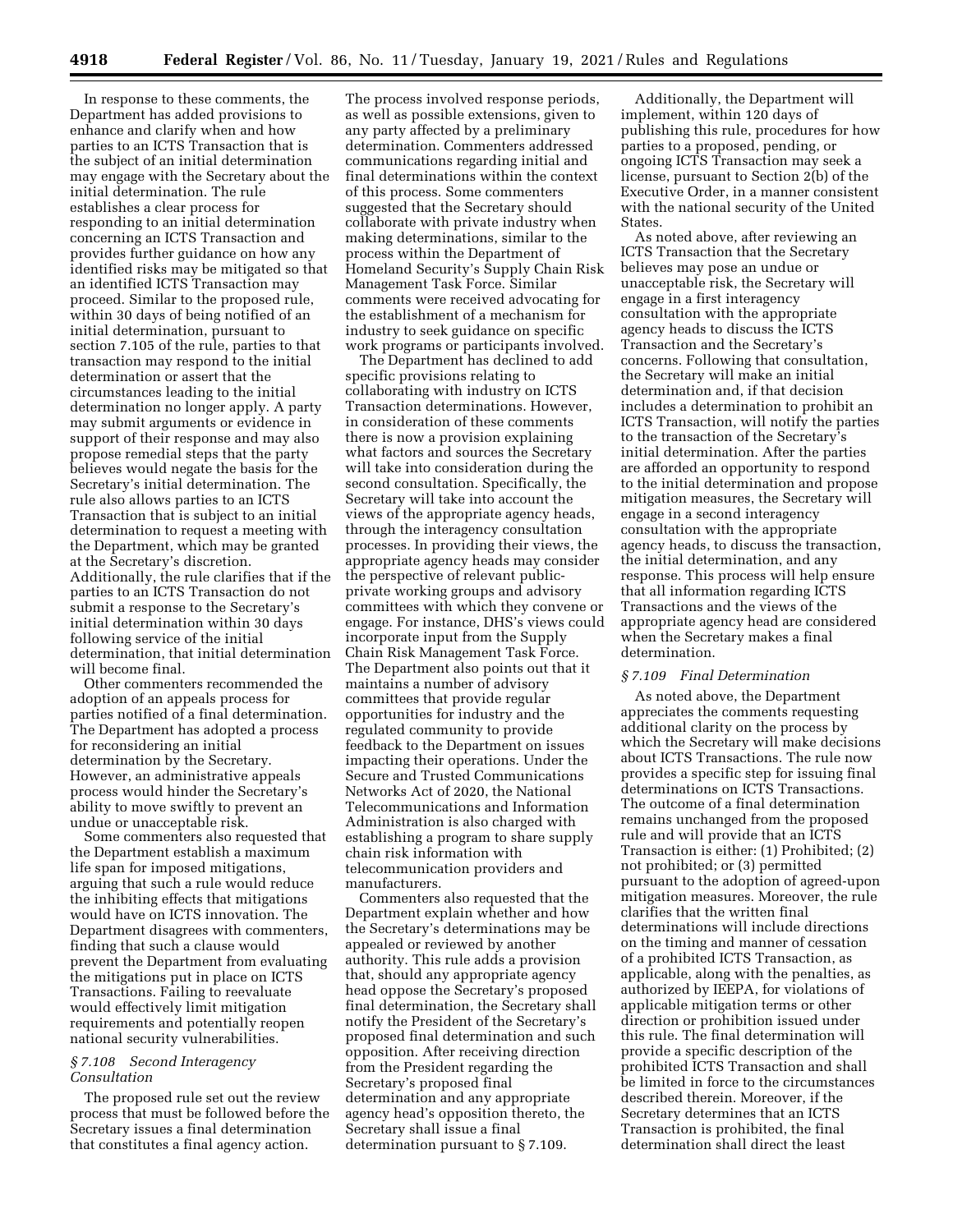restrictive means that the Secretary, in the Secretary's discretion, determines to be necessary to attenuate or alleviate the undue or unacceptable risk posed by the ICTS Transaction.

## § 7.109(c)—Notification of Final Determination

Commenters also provided a number of suggestions on how to further ensure the Secretary is held accountable for his or her actions under the authority of this rule. Recommendations include limiting the Secretary's ability to assign a designee with final decision-making authority and deleting the emergency action provision set forth in section 7.100(f) of the proposed rule. These suggestions are intended to ensure that Congress can hold the executive branch accountable for enforcement actions.

In response to these comments, the final rule enhances transparency by requiring final written determinations to be published in the **Federal Register**, where they are readily accessible to both the Congress and the public. Moreover, the rule now clarifies that the publication shall omit any confidential business information.

### *§ 7.200 Penalties*

Commenters requested the final rule clarify the type and scope of penalties for noncompliance with the Secretary's prohibition or mitigation of a transaction. We agree with commenters that the type and scope of the penalties for noncompliance were unclear, and the section has been revised accordingly. The rule now clarifies that any person who commits a violation of any final determination, direction, or mitigation agreement may be liable to the United States for civil or criminal penalties under IEEPA.

#### **Other Comments**

The Department received other comments with which the Department disagrees. The Department responds to those comments below.

First, one commenter requested that the Department expand the meaning of the term ''electronic means'' within the definition of ICTS. While the Department cannot modify the definition of ICTS contained in the Executive Order, the Department clarifies that ''electronic means'' includes electromagnetic, magnetic, and photonic means. This change is not intended to widen the scope of the rule, but merely to clarify the means by which ICTS must function in order for the rule to apply.

Second, some commenters requested that the Department provide technical assistance for parties forced to alter

ICTS infrastructure. However, the Department is unable to offer technical assistance at this time. Accordingly, the Department declines to implement any provision for technical assistance in the rule, and the parties to the transaction will bear the responsibility and cost of complying with any prohibition or mitigation measure.

Third, one commenter argued that the rule imposes an unfunded mandate on the private sector, within the meaning of the Unfunded Mandates Reform Act of 1995, Public Law 104–4 (UMRA), contrary to the determination made by the Department in the proposed rule. The commenter further argued that UMRA requires that before the rule becomes final, the Department must include in the rule a written statement assessing the costs and benefits of the rule, and estimates of future compliance costs, as required by UMRA. The Department continues to believe that the rule does not constitute a ''Federal private sector mandate'' as defined by UMRA, in that the rule does not impose ''an enforceable duty'' upon the private sector. *See* 2 U.S.C. 658(7). Rather, the rule sets out the processes and procedures that the Secretary of Commerce will use to identify, assess, and address certain transactions, including classes of transactions. However, as the commenter notes, when a rule does constitute a ''Federal private sector mandate,'' UMRA requires the agency prepare a written statement containing information about the costs and benefits of the mandate, including, where feasible, future compliance costs, 2 U.S.C. 1532, as well as that the agency identify and consider regulatory alternatives and select the least costly, most cost-effective, or least burdensome alternative that achieves the objectives of the rule, 2 U.S.C. 1535. Thus, even in the event that the rule were considered to constitute a federal private sector mandate, the Department has met these requirements in full through the preparation of the accompanying Regulatory Impact Analysis.

## **Changes From the Proposed Rule**

Upon consideration of the public comments received, the Department makes several changes, as discussed in detail above, from the proposed rule in order to increase clarity and certainty for the public. First, the rule provides detail on the procedures the Secretary will follow when reviewing ICTS Transactions, including identifying the criteria and information the Secretary will consider. For example, the rule provides clarity as to when the Secretary will consult with the appropriate agency heads as part of the

review and determination process. Second, the rule details the requirements for responding to initial determinations. Third, the rule clarifies that parties may respond to an initial determination or seek to negotiate a mitigation agreement with the Secretary. Fourth, the rule now provides that unless the Secretary determines in writing that additional time is necessary, the Secretary shall issue a final determination within 180 days of accepting a referral and commencing the initial review of an ICTS Transaction, eliminating the uncertainty of an openended review process. Fifth, the rule ensures transparency by specifically requiring the Secretary to publish the results of final determinations, absent any confidential business information, in the **Federal Register**. Sixth, the rule now specifies that an ICTS Transactions between parties outside of a sector designated as critical infrastructure must involve a clearly specified technology or service in order to be considered a covered ICTS Transactions.

Additionally, in response to commenters seeking clarity regarding the scope of the rule, including numerous requests for the identification of ''foreign adversaries,'' the Department defines certain terms. The added definitions help to clarify the scope of the rule by providing guidance on which entities may be subject to the rule, what constitutes an ICTS Transaction, and whether an ICTS Transaction involves a foreign adversary. This additional clarity will assist entities with making appropriate decisions regarding ICTS Transactions that may present risks to the national security, therefore helping to protect the United States' ICTS supply chain.

#### **Classification**

# *A. Executive Order 12866 (Regulatory Policies and Procedures)*

Pursuant to the procedures established to implement Executive Order 12866, the Office of Management and Budget has determined that this rule is economically significant.

# *B. Executive Order 13771 (Reducing Regulation and Controlling Regulatory Costs)*

This rule is not subject to the requirements of Executive Order 13771 because the benefit-cost analysis demonstrates that the regulation is anticipated to improve national security as its primary direct benefit.

ICTS has become integral to the daily operations and functionality of U.S. critical infrastructure, as well as much,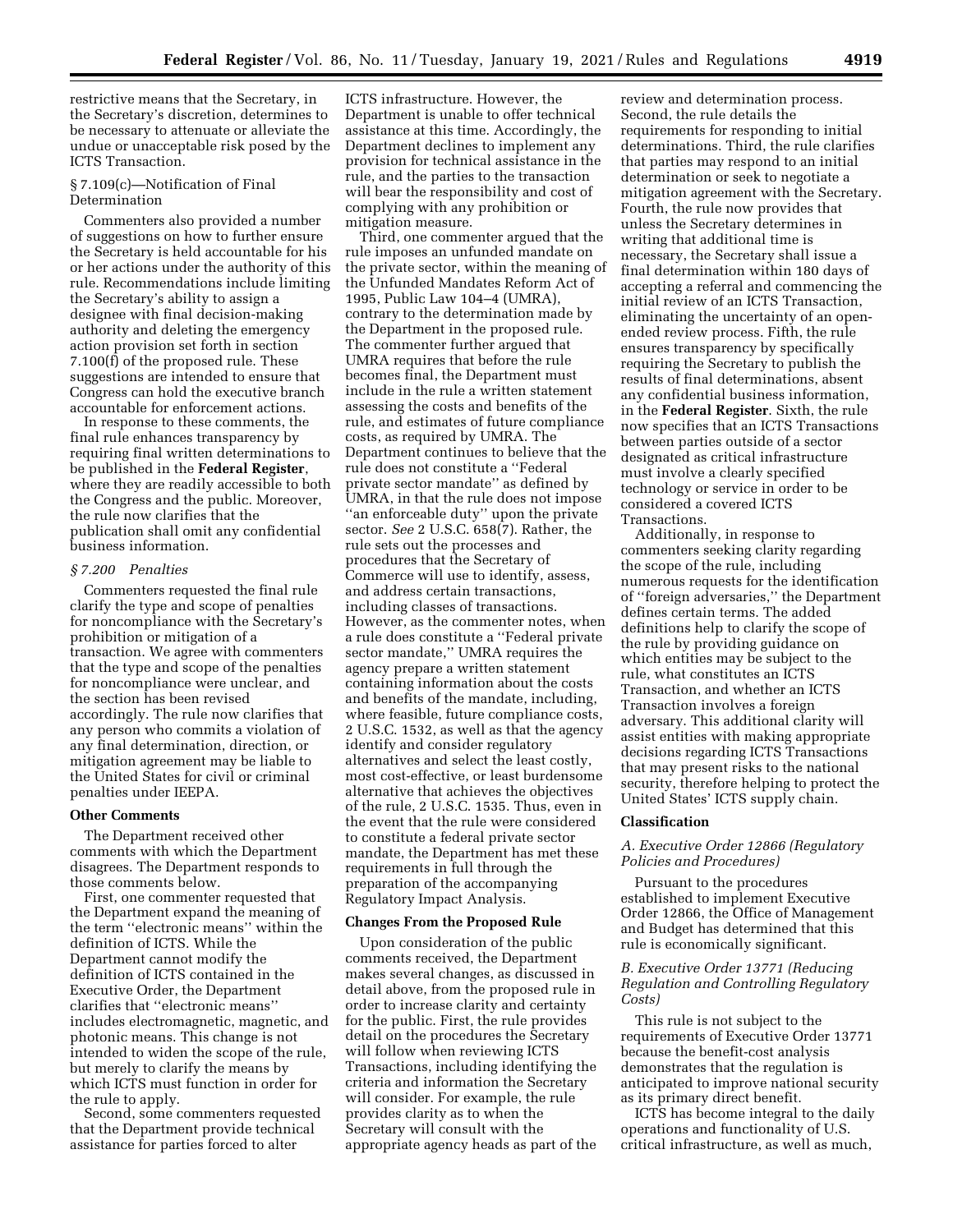if not most, of U.S. industry. Moreover, ICTS accounts for a large part of the U.S. economy. Accordingly, if vulnerabilities in the ICTS supply chain—composed of hardware, software, and managed services from third-party vendors, suppliers, service providers, and contractors—are exploited, the consequences can affect all users of that technology or service, potentially causing serious harm to critical infrastructure, U.S. Government operations, and disrupting the United States and the global economy. These harms are already occurring. As noted in Executive Order 13873, ''foreign adversaries are increasingly creating and exploiting vulnerabilities in information and communications technology and services, which store and communicate vast amounts of sensitive information, facilitate the digital economy, and support critical infrastructure and vital emergency services.''

U.S. entities purchasing and incorporating ICTS equipment and using ICTS services, such as network management or data storage, provided by foreign adversaries can create multiple opportunities for foreign adversaries to exploit potential vulnerabilities in the ICTS. That, in turn, could cause direct and indirect harm to both the immediate targets of the adverse action and to the United States as a whole. Incorporation of a foreign adversary's software, equipment, and products into domestic ICTS networks, as well as the use of use of foreign cloud, network management, or other services, greatly increases the risk that potential vulnerabilities may be introduced, or that they may be present without being detected. These potential vulnerabilities are often categorized under the general concepts of threats to privacy, data integrity, and denial of service.

Some foreign actors are known to exploit the sale or lease of software and hardware to introduce vulnerabilities that can allow them to steal critical intellectual property, research results (*e.g.,* health data), or government or financial information from users of the software or hardware. Such vulnerabilities can be introduced at the network, cloud service or individual product data, allow traffic monitoring or surveillance, and may be resistant to detection by private purchasers or telecommunications carriers. Once detected, the existence of such vulnerabilities may be extremely costly or impossible to remediate.

Vulnerabilities to data integrity can be created by including an adversary's hardware and software into U.S. networks and systems. This

incorporated hardware and software could then pose opportunities to add or remove important information, modify files or data streams, slow down, or otherwise modify the normal transmission or availability of data across U.S. networks. Such capabilities could be exercised in areas as diverse as financial market communications, satellite communications or control, or other sensitive consumer information. Privileged access to market movement and trends, or other manipulation, could disrupt and harm the operation of major exchanges.

A foreign adversary could also effectively deny access to critical services by exploiting vulnerabilities provided by the incorporation of hardware and software into U.S. environments, fully or partially shutting down critical networks or functions at key times. These types of attacks are known as denial of service attacks. Such attacks could cause widespread problems, such as if they occur during periods of crisis, or they could be used selectively by targeting individual corporations, infrastructure elements, or other important infrastructure functions. They could also be masked to make the source of the disruption difficult to attribute, and therefore be difficult to trace and terminate.

Such risks can be substantially increased by incorporating the software and equipment from unreliable adversaries into the U.S. telecommunications infrastructure. However, these risks are not necessarily confined to infrastructure environments. They could, for example, be present in the use of cloud services, as well as in the widespread use of some consumer devices, networked surveillance cameras, drones, or interconnection via the internet of computing devices embedded in everyday objects, enabling them to send and receive data.

The number of attacks by foreign adversaries on the ICTS supply chain are known to be increasing. The associated costs are borne by the U.S. Government as well as private industry. Given the ubiquity of ICTS in the modern economy and especially in critical infrastructure, the benefits of preventing significant disruptions or harms to the ICTS supply chain that could cause incalculable costs to U.S. firms, consumers, and the U.S. Government, would be very high.

This rule provides a process through which serious disruptions to the United States telecommunications infrastructure can be avoided or ameliorated. The rule provides the means of bringing to bear the information and analytical resources of

the U.S. government to address ICTS supply chain issues before they arise, and which may be beyond the means of individual telecommunications carriers or other U.S. ICTS purchasers or users to address on their own. As noted above, the costs associated with the potential attacks, loss of service, or disruption to the ICTS supply chain are not known at this time, and are in actuality unknowable due to the generally clandestine nature of the attacks and the fact that they may or may not occur. However, by deterring, preventing, or mitigating these attacks, this rule will provide the United States with substantial, though unknowable, economic benefits as well as benefits to the national security of the United States.

### *C. Regulatory Flexibility Analysis*

The Department has examined the economic implications of this final rule on small entities as required by the Regulatory Flexibility Act (RFA). The RFA requires an agency to describe the impact of a rule on small entities by providing a regulatory flexibility analysis. The Department published an initial regulatory flexibility analysis in the proposed rule issued on November 27, 2019 (84 FR 65316) and has posted a final regulatory flexibility analysis (FRFA) as part of the RIA (*see*  **ADDRESSES**). This final rule is likely to have a significant economic impact on a substantial number of small entities. A summary of the FRFA follows.

A Statement of the Significant Issues Raised by Public Comments or by the Chief Counsel for Advocacy of the Small Business Administration in Response to the IRFA, a Statement of the Assessment of the Agency of Such Issues, and a Statement of Any Changes Made in the Proposed Rule as a Result of Such Comments

Many commenters discussed the possibility that this rule could present significant economic costs. For example, one commenter stated that ''Commerce's proposed rules would result in an extremely broad and unprecedented increase in regulatory jurisdiction over private ICT transactions. The notice of proposed rulemaking thus marks a watershed regulatory moment for companies in or adjacent to the ICT market—which is to say, virtually every company in United States—given the government's newfound stance that it can determine key terms of what ICT companies can buy, sell, or use. As a result, this proceeding and the rules that result from it inescapably will impose additional costs on ICT companies, such as the increased practical need—even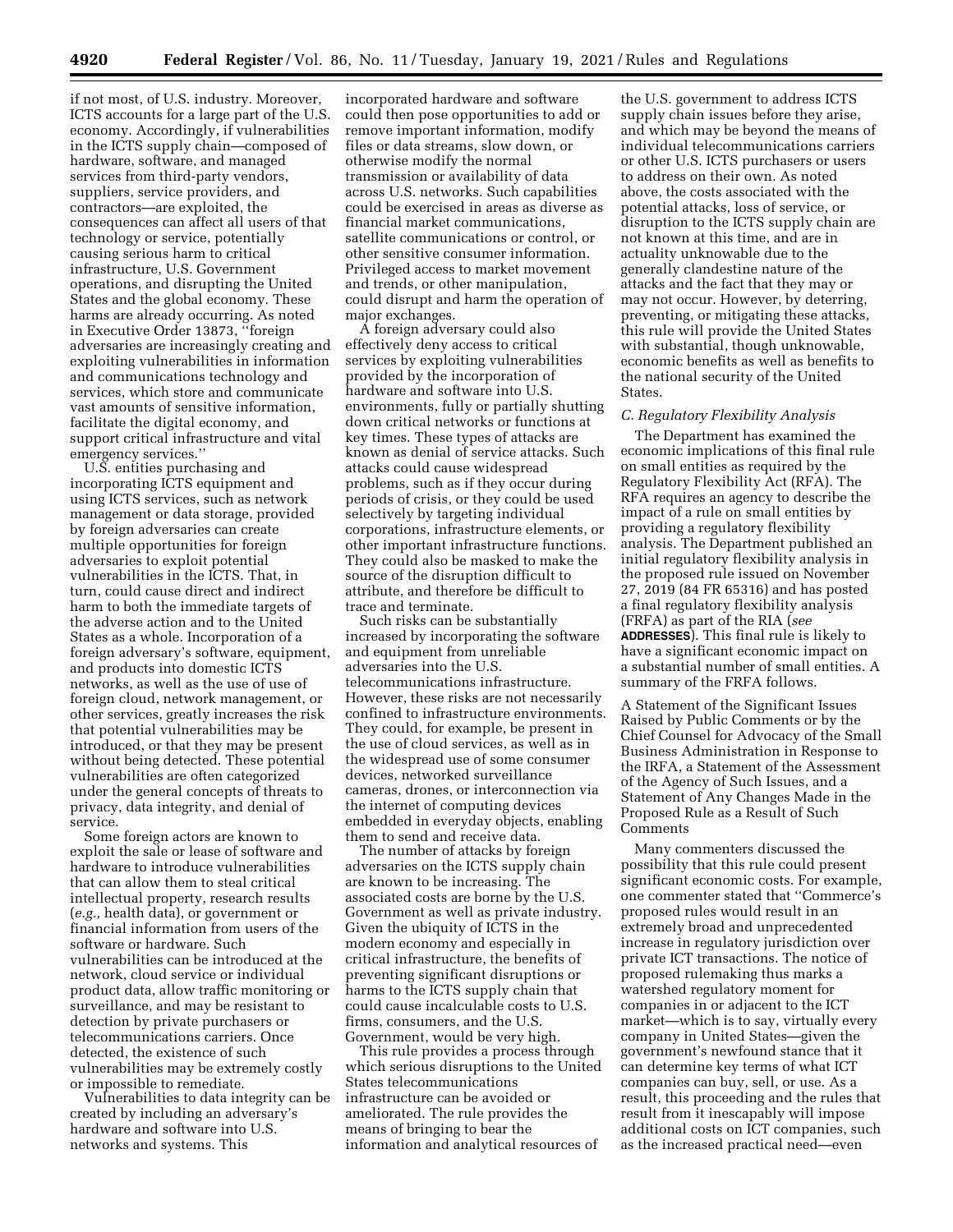absent a legal requirement—to document supply chain risk management analysis in the event a transaction is investigated, along with related due diligence to consider the asyet uncertain possibilities for government intervention.'' In the RIA, the Department estimated costs associated with developing and implementing a plan to conduct due diligence on potentially covered transactions, including estimating the number of small entities that could be affected by the rule and the economic impact on those small entities.

Statement of the Objectives of, and Legal Basis for, the Final Rule

A description of this final rule, why it is being implemented, the legal basis, and the purpose of this final rule are contained in the **SUMMARY** and **SUPPLEMENTARY INFORMATION** sections of this preamble, as well as in the preamble to the Notice of Proposed Rulemaking issued on November 27, 2019 (84 FR 65316), and are not repeated here.

A Description and, Where Feasible, Estimate of the Number of Small Entities to Which the Final Rule Applies

Small Business Administration (SBA) size standards for businesses are based on annual receipts and average employment. For the purpose of this analysis we define a small business as one employing fewer than 500 persons. This definition allows us to use 2017 Census data on firm employment by NAICS industry to estimate the number of affected small entities.

In the RIA, the Department identified 4,533,000 firms that imported significant amounts of goods and services potentially subject to review under the Rule. This formed our upper bound estimate for the total number of affected entities. By replicating this methodology with firm employment data, the Department finds that 4,516,000 of these firms, about 99.6 percent, have less than 500 employees. Assuming the lower bound estimate of 268,000 affected entities is also made up of 99.6 percent small businesses, the Department estimates that between 266,995 and 4,516,000 small businesses will be potentially affected by this rule.

Federal Rules That May Duplicate, Overlap or Conflict With the Final Rule

The Department did not identify any Federal rule that duplicates, overlaps, or conflicts with this final rule.

Description and Estimate of Economic Effects on Entities, by Entity Size and Industry

In the Costs section of the RIA, the Department estimates that costs to all affected entities will range between approximately \$235 million and \$20.2 billion, or about \$2,800 to \$6,300 per entity. The Department estimated the costs to small entities using the same methodology. All small entity calculations and assumptions can be found in Tables 10 through 14. These tables are analogous to Tables 5 through 9 in the RIA. While most of the assumptions below are identical to those found in the previous estimates, there are 3 important adjustments to assumptions in the small entity cost estimates:

1. Entities potentially impacted by the rule reduced by 0.4 percent to account for our finding that 99.6 percent of all affected entities have less than 500 employees.

2. Small entities are less likely to have the resources to develop and implement a compliance plan. This analysis thus reduces estimates of the share of small firms likely to engage in these activities accordingly.

3. Small entities engage in fewer transactions than large entities. This analysis reduces the estimates of the number of transactions subject to the rule per small firm accordingly.

As a result of these adjustments, the Department estimates that costs to affected small entities will range between approximately \$109 million and \$10.9 billion, or about \$1,800 and \$3,900 per small entity.

Potential Economic Impact of the Rule on Small Entities

Small businesses, as opposed to larger firms, may not have the same ability to deal with the burdens, both direct and indirect, associated with the rule. Faced with the various costs associated with compliance, firms will have to absorb those costs and/or pass them along to their consumers in the form of higher prices. Either action will reduce the profits of firms. Due to their lack of market power, and their lower profit margins, small firms may find it difficult to pursue either or both of those responses while remaining viable.

A similar situation will hold with respect to the indirect impacts of the rule. Small firms downstream of impacted industries are likely to face increases in the prices of ICT products they use as inputs and either absorb the increase in cost and/or raise their prices. Given this situation, it is possible that the rule will have a more substantial

adverse impact on small firms relative to larger firms.

However, the changes made from the proposed rule benefit small businesses by limiting the scope of transactions subject to the rule. Small entities have fewer suppliers and engage in fewer transactions than large entities. As a result, by identifying specific foreign adversaries and providing guidance on which entities may be subject to the rule as well as additional criteria on what constitutes an ICTS Transaction, small entities will more readily be able to determine whether their transactions are subject to review under the rule—and may in some cases, find that none of their transaction are likely to be within the scope of the rule. Additionally, by specifically requiring the Secretary to publish the results of final determinations in the **Federal Register**, small businesses will be able to assess whether their transactions are substantially similar to those that have been prohibited. Finally, the rule reduces the potential burdens on small entities by emphasizing that (1) the Secretary will choose the least burdensome restriction that still allows for protection of the national security when deciding whether to prohibit or mitigate an ICTS Transaction, and (2) the Secretary shall issue a final determination within 180 of commencing an initial review.

A Description of, and an Explanation of the Basis for, Assumptions Used

SBA size standards for businesses are based on annual receipts and average employment. For the purpose of this analysis, the Department defines a small business as one employing fewer than 500 persons. This definition allows the Department to use 2017 Census data on firm employment by NAICS industry to estimate the number of affected small entities. The Department does not have access to sufficiently detailed data on firm employment and receipts to make use of the full set of SBA size standard thresholds.

The Department notes, however, that 84% of SBA employee thresholds are above 500, and 91% of SBA receipt thresholds are above \$6 million. Census data show that average receipts for firms employing less than 500 employees are \$2.2 million. Thus, using our threshold of 500 employees we estimate that 99.6% of affected entities are small businesses which is likely a slight underestimate.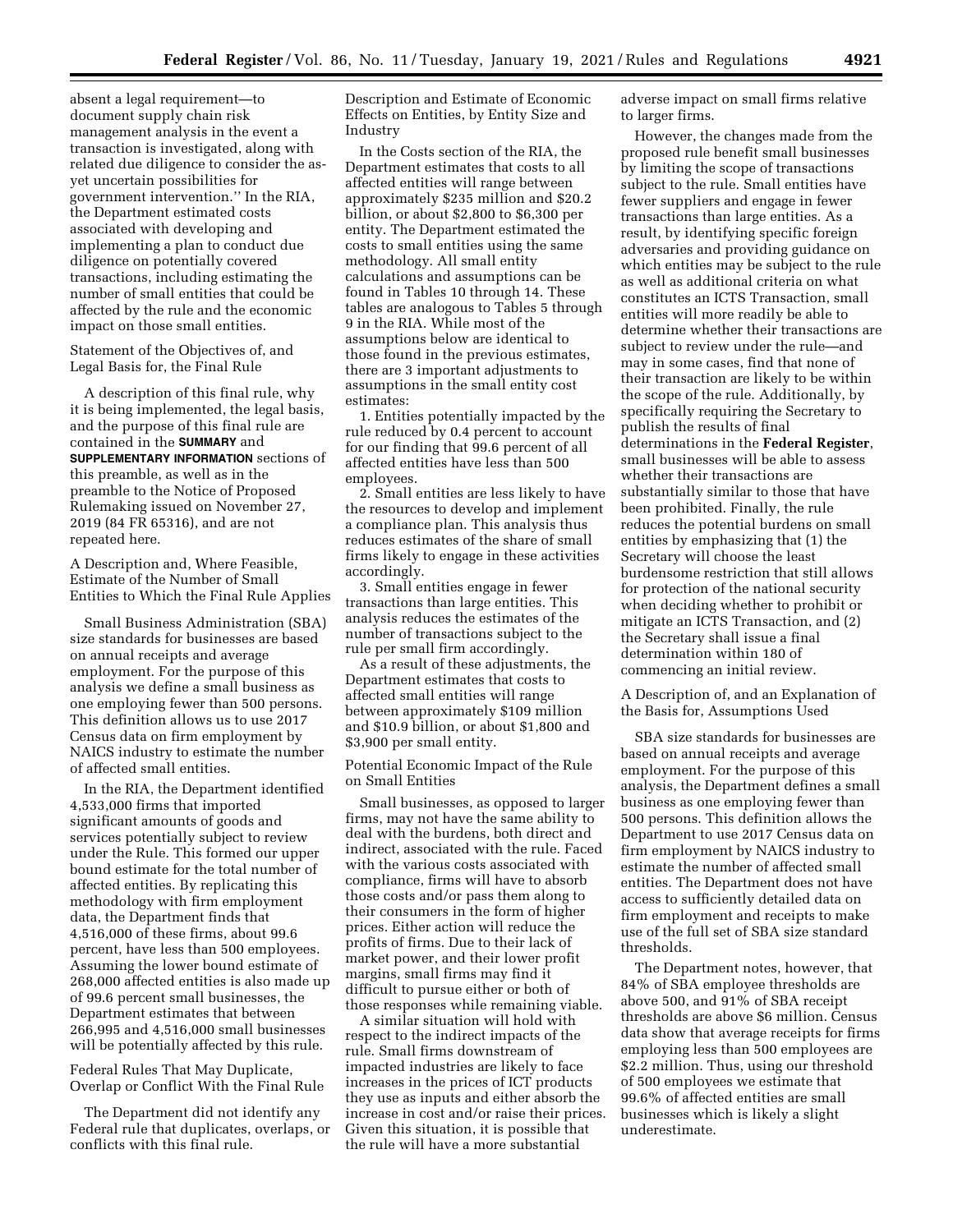Description of Any Significant Alternatives to the Final Rule That Accomplish the Stated Objectives of Applicable Statutes and That Minimize Any Significant Economic Impact of the Rule on Small Entities

This rule will allow the Secretary to review ICTS Transactions to determine whether they present an undue or unacceptable risk, a function which is currently not performed by any other private or public entity. As noted above, private industry often lacks the incentive, information, or resources to review their ICTS purchases for malicious suppliers or other potentially bad actors in the ICTS supply chain. The U.S. Government is uniquely situated to determine threats and protect the national security, including economic security.

The Department considered two regulatory alternatives to reduce the burden on small entities: (1) Excluding small entities with 5 or fewer employees, and (2) excluding certain industries and sectors. However, the Department determined that neither of these two alternatives would achieve the goal of protecting the national security, nor would they eliminate the rule's significant economic impact on a substantial number of small entities.

First, the Department considered providing an exemption for small entities that have 5 or fewer employees. (''smallest entities''). According to Census Bureau's most recent dataset of number of firms by employee count, about 61% of all firms have less than 5 employees.

Second, the Department examined the feasibility of eliminating the application of the rule to certain small entities involved in specific industries or sectors by excluding: (a) ICTS Transactions that involve only the acquisition of commercial items as defined by Federal Acquisition Regulation Part 2.101; (b) ICTS Transactions that are used solely for the purpose of cybersecurity mitigation or legitimate cybersecurity research; and (c) ICTS Transactions under which a United States person is subject to a security control agreement, special security agreement, or proxy agreement approved by a cognizant security agency to offset foreign ownership, control, or influence pursuant to the National Industrial Security Program regulations (32 CFR part 2004).

Ultimately, the Department decided against adopting either of these regulatory alternatives. Exempting certain industries or sectors or eliminating the application of the rule to smallest entities could inadvertently

allow potentially problematic transactions that are substantially similar to those conducted by nonexempt entities to avoid review, undermining the rule's national security objectives. For example, a company that is headquartered in a foreign adversary country, regardless of its size or main industry sector, may be involved in legitimate cybersecurity research and development initiatives performed under the National Cooperative Research and Production Act, 15 U.S.C. 4301–06, and the foreign company may study foreign equipment to gain insights on new innovations or potential network security risks. However, that same company may also be conducting operations during other ICTS Transactions that could harm U.S. national security interests. By promulgating the chosen alternative for the rule, the Department sought to remove both the possibility for confusion as well as the ability for malicious actors to argue that some legitimate cybersecurity research performed by a company would exempt all cybersecurity research by a company, legitimate or otherwise. Thus, the rule applies to types of ICTS Transactions most affecting U.S. national security as opposed to exempting entire industries, sectors, or regulated smallest entities from review.

Section 212 of the Small Business Regulatory Enforcement Fairness Act of 1996 states that, for each rule or group of related rules for which an agency is required to prepare a FRFA, the agency shall publish one or more guides to assist small entities in complying with the rule, and shall designate such publications as ''small entity compliance guides.'' The agency shall explain the actions a small entity is required to take to comply with a rule or group of rules.

#### *D. Paperwork Reduction Act*

The Paperwork Reduction Act of 1995 (44 U.S.C. 3501 *et seq.*) (PRA) provides that an agency generally cannot conduct or sponsor a collection of information, and no person is required to respond to nor be subject to a penalty for failure to comply with a collection of information, unless that collection has obtained Office of Management and Budget (OMB) approval and displays a currently valid OMB Control Number. This rulemaking does not contain a collection of information requirement subject to review and approval by OMB under the PRA.

## *E. Unfunded Mandates Reform Act of 1995*

This rule would not produce a Federal mandate (under the regulatory provisions of Title II of the Unfunded Mandates Reform Act of 1995) for State, local, and tribal governments or the private sector.

# *F. Executive Order 13132 (Federalism)*

This rule does not contain policies having federalism implications requiring preparations of a Federalism Summary Impact Statement.

## *G. Executive Order 12630*

*(Governmental Actions and Interference With Constitutionally Protected Property Rights)* 

This rule does not contain policies that have unconstitutional takings implications.

# *H. Executive Order 13175 (Consultation and Coordination With Indian Tribes)*

The Department has analyzed this proposed rule under Executive Order 13175 and has determined that the action would not have a substantial direct effect on one or more Indian tribes, would not impose substantial direct compliance costs on Indian tribal governments, and would not preempt tribal law.

# *I. National Environmental Policy Act*

The Department has reviewed this rulemaking action for the purposes of the National Environmental Policy Act (42 U.S.C. 4321 *et seq.*). It has determined that this final rule would not have a significant impact on the quality of the human environment.

## **List of Subjects in 15 CFR Part 7**

Administrative practice and procedure, Business and industry, Communications, Computer technology, Critical infrastructure, Executive orders, Foreign persons, Investigations, National security, Penalties, Technology, Telecommunications.

This document of the Department of Commerce was signed on January 13, by Wilbur Ross, Secretary of Commerce. That document with the original signature and date is maintained by the Department of Commerce. For administrative purposes only, and in compliance with requirements of the Office of the Federal Register, the undersigned Department of Commerce Federal Register Liaison Officer has been authorized to sign and submit the document in electronic format for publication, as an official document of the Department of Commerce. This administrative process in no way alters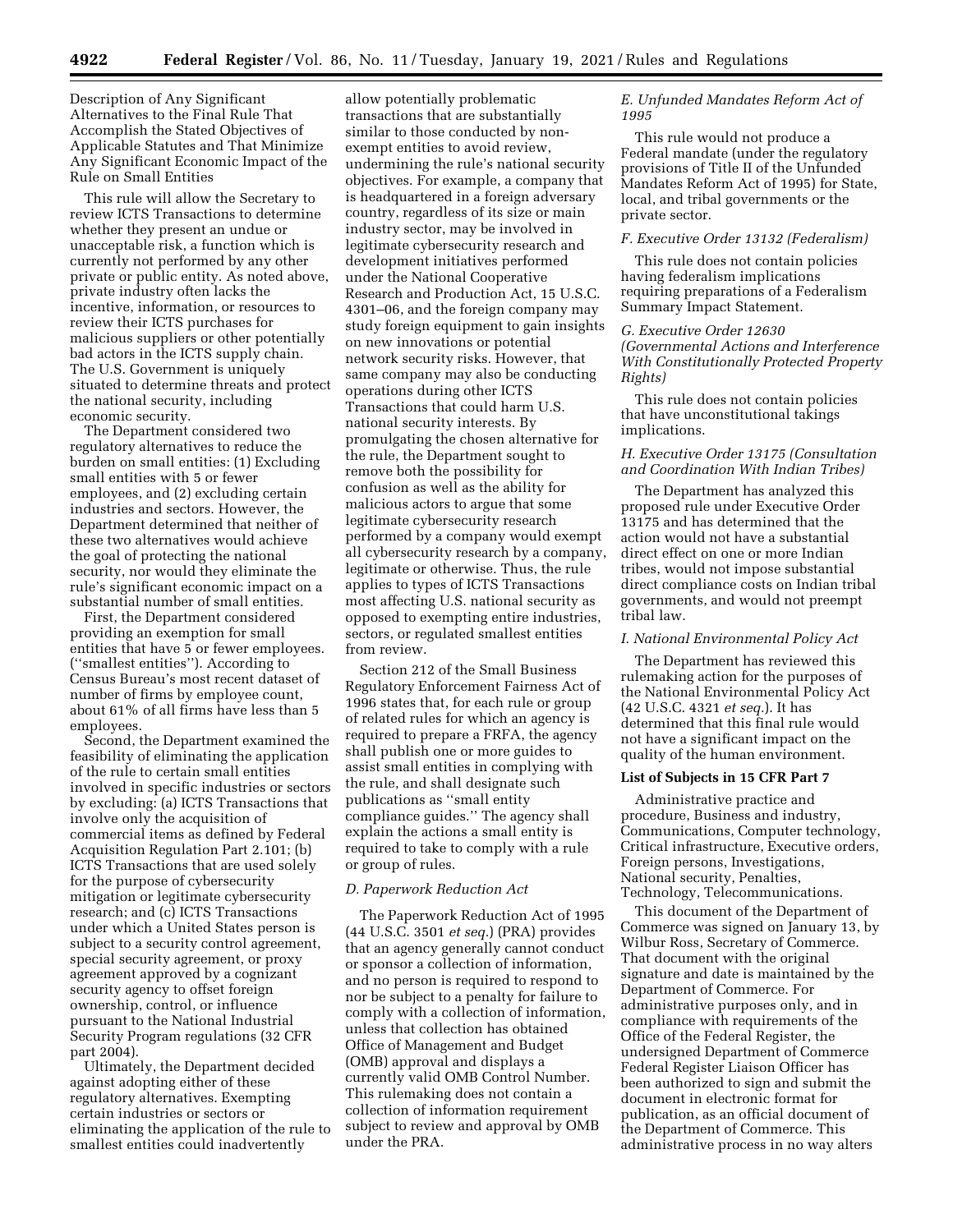the legal effect of this document upon publication in the **Federal Register**.

Signed in Washington, DC, on January 13, 2021.

#### **Asha Mathew,**

*Federal Register Liaison Officer, U.S. Department of Commerce.* 

■ For the reasons set out in the preamble, 15 CFR part 7 is added to read as follows:

# **PART 7—SECURING THE INFORMATION AND COMMUNICATIONS TECHNOLOGY AND SERVICES SUPPLY CHAIN**

#### **Subpart A—General**

- 7.1 Purpose.
- 7.2 Definitions.<br>7.3 Scope of Co
- 7.3 Scope of Covered ICTS Transactions.<br>7.4 Determination of foreign adversaries.
- Determination of foreign adversaries.
- 7.5 Effect on other laws.
- 7.6 Amendment, modification, or revocation.
- 7.7 Public disclosure of records.

# **Subpart B—Review of ICTS Transactions**

- 7.100 General.
- 7.101 Information to be furnished on demand.<br>7.102 Confi
- 7.102 Confidentiality of information.<br>7.103 Initial review of ICTS Transact
- Initial review of ICTS Transactions.
- 7.104 First interagency consultation.<br>7.105 Initial determination.
- 7.105 Initial determination.<br>7.106 Recordkeening require
- 7.106 Recordkeeping requirement.<br>7.107 Procedures governing respor
- Procedures governing response and mitigation.
- 7.108 Second interagency consultation.
- 7.109 Final determination.
- 7.110 Classified national security information.

# **Subpart C—Enforcement**

7.200 Penalties.

**Authority:** 50 U.S.C. 1701 *et seq.;* 50 U.S.C. 1601 *et seq.;* E.O. 13873, 84 FR 22689.

#### **Subpart A—General**

#### **§ 7.1 Purpose.**

These regulations set forth the procedures by which the Secretary may: (a) Determine whether any acquisition, importation, transfer, installation, dealing in, or use of any information and communications technology or service (ICTS Transaction) that has been designed, developed, manufactured, or supplied by persons owned by, controlled by, or subject to the jurisdiction or direction of foreign adversaries poses certain undue or unacceptable risks as identified in the Executive Order; (b) issue a determination to prohibit an ICTS Transaction; (c) direct the timing and manner of the cessation of the ICTS Transaction; and (d) consider factors that may mitigate the risks posed by the ICTS Transaction. The Secretary will evaluate ICTS Transactions under this

rule, which include classes of transactions, on a case-by-case basis. The Secretary, in consultation with appropriate agency heads specified in Executive Order 13873 and other relevant governmental bodies, as appropriate, shall make an initial determination as to whether to prohibit a given ICTS Transaction or propose mitigation measures, by which the ICTS Transaction may be permitted. Parties may submit information in response to the initial determination, including a response to the initial determination and any supporting materials and/or proposed measures to remediate or mitigate the risks identified in the initial determination as posed by the ICTS Transaction at issue. Upon consideration of the parties' submissions, the Secretary will issue a final determination prohibiting the transaction, not prohibiting the transaction, or permitting the transaction subject to the adoption of measures determined by the Secretary to sufficiently mitigate the risks associated with the ICTS Transaction. The Secretary shall also engage in coordination and information sharing, as appropriate, with international partners on the application of these regulations.

#### **§ 7.2 Definitions.**

*Appropriate agency heads* means the Secretary of the Treasury, the Secretary of State, the Secretary of Defense, the Attorney General, the Secretary of Homeland Security, the United States Trade Representative, the Director of National Intelligence, the Administrator of General Services, the Chairman of the Federal Communications Commission, and the heads of any other executive departments and agencies the Secretary determines is appropriate.

*Commercial item* has the same meaning given to it in Federal Acquisition Regulation (48 CFR part 2.101).

*Department* means the United States Department of Commerce.

*Entity* means a partnership, association, trust, joint venture, corporation, group, subgroup, or other non-U.S. governmental organization.

*Executive Order* means Executive Order 13873, May 15, 2019, ''Securing the Information and Communications Technology and Services Supply Chain''.

*Foreign adversary* means any foreign government or foreign non-government person determined by the Secretary to have engaged in a long-term pattern or serious instances of conduct significantly adverse to the national

security of the United States or security and safety of United States persons.

*ICTS Transaction* means any acquisition, importation, transfer, installation, dealing in, or use of any information and communications technology or service, including ongoing activities, such as managed services, data transmission, software updates, repairs, or the platforming or data hosting of applications for consumer download. An ICTS Transaction includes any other transaction, the structure of which is designed or intended to evade or circumvent the application of the Executive Order. The term ICTS Transaction includes a class of ICTS Transactions.

*IEEPA* means the International Emergency Economic Powers Act (50 U.S.C. 1701, *et seq.*).

*Information and communications technology or services or ICTS* means any hardware, software, or other product or service, including cloudcomputing services, primarily intended to fulfill or enable the function of information or data processing, storage, retrieval, or communication by electronic means (including electromagnetic, magnetic, and photonic), including through transmission, storage, or display.

*Party or parties to a transaction*  means a person engaged in an ICTS Transaction, including the person acquiring the ICTS and the person from whom the ICTS is acquired. Party or parties to a transaction include entities designed, or otherwise used with the intention, to evade or circumvent application of the Executive Order. For purposes of this rule, this definition does not include common carriers, except to the extent that a common carrier knew or should have known (as the term ''knowledge'' is defined in 15 CFR 772.1) that it was providing transportation services of ICTS to one or more of the parties to a transaction that has been prohibited in a final written determination made by the Secretary or, if permitted subject to mitigation measures, in violation of such mitigation measures.

*Person* means an individual or entity. *Person owned by, controlled by, or subject to the jurisdiction or direction of a foreign adversary* means any person, wherever located, who acts as an agent, representative, or employee, or any person who acts in any other capacity at the order, request, or under the direction or control, of a foreign adversary or of a person whose activities are directly or indirectly supervised, directed, controlled, financed, or subsidized in whole or in majority part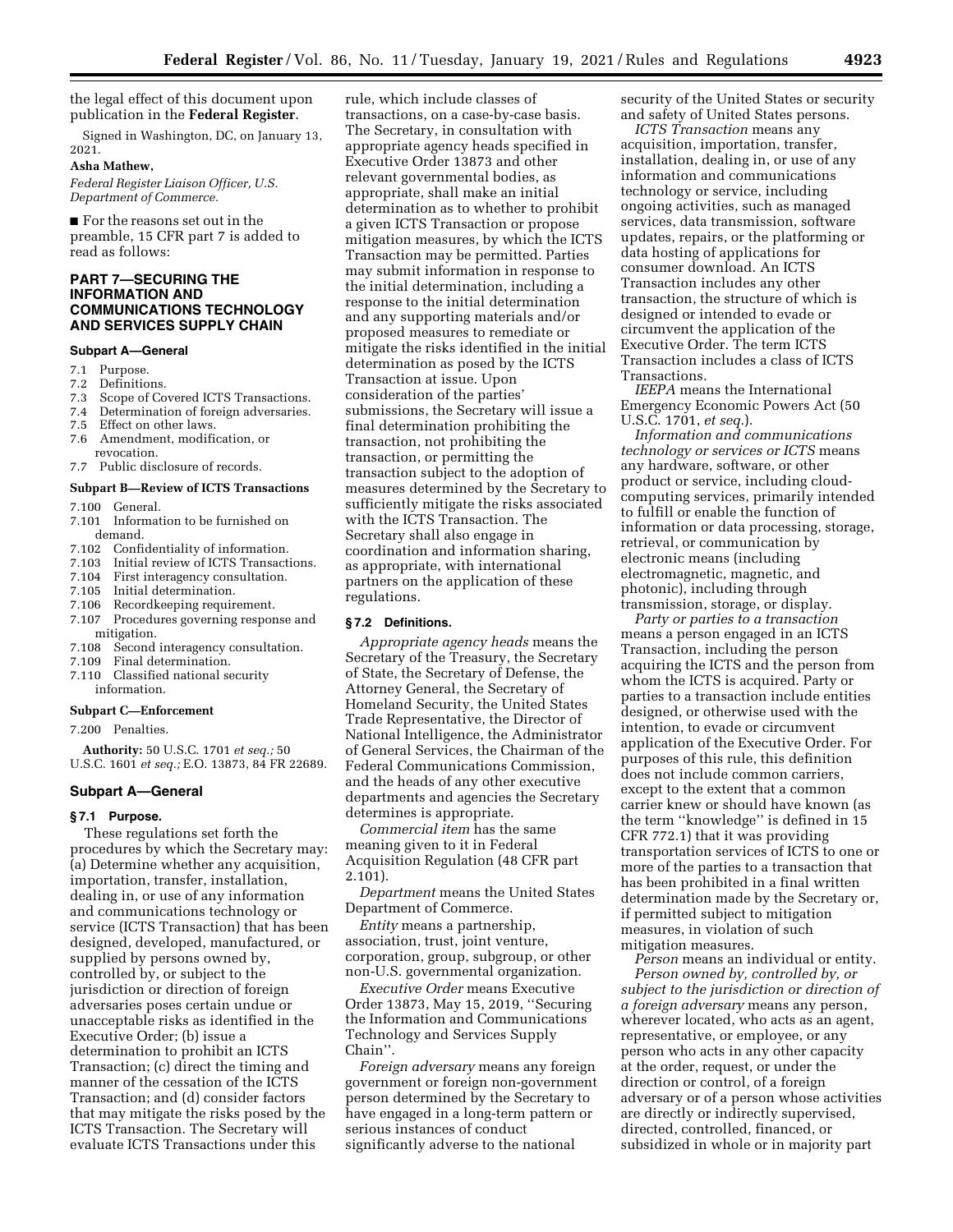by a foreign adversary; any person, wherever located, who is a citizen or resident of a nation-state controlled by a foreign adversary; any corporation, partnership, association, or other organization organized under the laws of a nation-state controlled by a foreign adversary; and any corporation, partnership, association, or other organization, wherever organized or doing business, that is owned or controlled by a foreign adversary.

*Secretary* means the Secretary of Commerce or the Secretary's designee. *Sensitive personal data* means:

(1) Personally-identifiable

information, including:

(i) Financial data that could be used to analyze or determine an individual's financial distress or hardship;

(ii) The set of data in a consumer report, as defined under 15 U.S.C. 1681a, unless such data is obtained from a consumer reporting agency for one or more purposes identified in 15 U.S.C. 1681b(a);

(iii) The set of data in an application for health insurance, long-term care insurance, professional liability insurance, mortgage insurance, or life insurance;

(iv) Data relating to the physical, mental, or psychological health condition of an individual;

(v) Non-public electronic communications, including email, messaging, or chat communications, between or among users of a U.S. business's products or services if a primary purpose of such product or service is to facilitate third-party user communications;

(vi) Geolocation data collected using positioning systems, cell phone towers, or WiFi access points such as via a mobile application, vehicle GPS, other onboard mapping tool, or wearable electronic device;

(vii) Biometric enrollment data including facial, voice, retina/iris, and palm/fingerprint templates;

(viii) Data stored and processed for generating a Federal, State, Tribal, Territorial, or other government identification card;

(ix) Data concerning U.S. Government personnel security clearance status; or

(x) The set of data in an application for a U.S. Government personnel security clearance or an application for employment in a position of public trust; or

(2) Genetic information, which includes the results of an individual's genetic tests, including any related genetic sequencing data, whenever such results, in isolation or in combination with previously released or publicly available data, constitute identifiable

data. Such results shall not include data derived from databases maintained by the U.S. Government and routinely provided to private parties for purposes of research. For purposes of this paragraph, ''genetic test'' shall have the meaning provided in 42 U.S.C. 300gg– 91(d)(17).

*Undue or unacceptable risk* means those risks identified in Section 1(a)(ii) of the Executive Order.

*United States person* means any United States citizen; any permanent resident alien; or any entity organized under the laws of the United States or any jurisdiction within the United States (including such entity's foreign branches).

### **§ 7.3 Scope of Covered ICTS Transactions.**

(a) This part applies only to an ICTS Transaction that:

(1) Is conducted by any person subject to the jurisdiction of the United States or involves property subject to the jurisdiction of the United States;

(2) Involves any property in which any foreign country or a national thereof has an interest (including through an interest in a contract for the provision of the technology or service);

(3) Is initiated, pending, or completed on or after January 19, 2021, regardless of when any contract applicable to the transaction is entered into, dated, or signed or when any license, permit, or authorization applicable to such transaction was granted. Any act or service with respect to an ICTS Transaction, such as execution of any provision of a managed services contract, installation of software updates, or the conducting of repairs, that occurs on or after January 19, 2021 may be deemed an ICTS Transaction within the scope of this part, even if the contract was initially entered into, or the activity commenced, prior to January 19, 2021; and

(4) Involves one of the following ICTS:

(i) ICTS that will be used by a party to a transaction in a sector designated as critical infrastructure by Presidential Policy Directive 21—Critical Infrastructure Security and Resilience, including any subsectors or subsequently designated sectors;

(ii) Software, hardware, or any other product or service integral to:

(A) Wireless local area networks, including:

(*1*) Distributed antenna systems; and (*2*) Small-cell or micro-cell base stations;

(B) Mobile networks, including:

(*1*) eNodeB based stations;

(*2*) gNodeB or 5G new radio base stations;

- (*3*) NodeB base stations;
- (*4*) Home location register databases;
- (*5*) Home subscriber servers; (*6*) Mobile switching centers;
- (*7*) Session border controllers; and
- (*8*) Operation support systems;
- (C) Satellite payloads, including:

*(1)* Satellite telecommunications systems;

(*2*) Satellite remote sensing systems; and

(*3*) Satellite position, navigation, and timing systems;

(D) Satellite operations and control, including:

(*1*) Telemetry, tracking, and control systems;

- (*2*) Satellite control centers;
- (*3*) Satellite network operations;
- (*4*) Multi-terminal ground stations; and
	- (*5*) Satellite uplink centers;

(E) Cable access points, including:

- (*1*) Core routers;
- (*2*) Core networks; and
- (*3*) Core switches;
- (F) Wireline access points, including:
- (*1*) Access infrastructure datalinks;

and

(*2*) Access infrastructure digital loops; (G) Core networking systems,

including:

- (*1*) Core infrastructure synchronous optical networks and synchronous digital hierarchy systems;
- (*2*) Core infrastructure dense wavelength division multiplexing or optical transport network systems;
- (*3*) Core infrastructure internet protocol and internet routing systems;
- (*4*) Core infrastructure content
- delivery network systems;
- (*5*) Core infrastructure internet protocol and multiprotocol label switching systems;
- (*6*) Data center multiprotocol label switching routers; and
- (*7*) Metropolitan multiprotocol label switching routers; or
- (H) Long- and short-haul networks, including:
- (*1*) Fiber optical cables; and
- (*2*) Repeaters;

(iii) Software, hardware, or any other product or service integral to data hosting or computing services, to include software-defined services such as virtual private servers, that uses, processes, or retains, or is expected to use, process, or retain, sensitive personal data on greater than one million U.S. persons at any point over the twelve (12) months preceding an ICTS Transaction, including:

(A) Internet hosting services;

(B) Cloud-based or distributed computing and data storage;

(C) Managed services; and

(D) Content delivery services;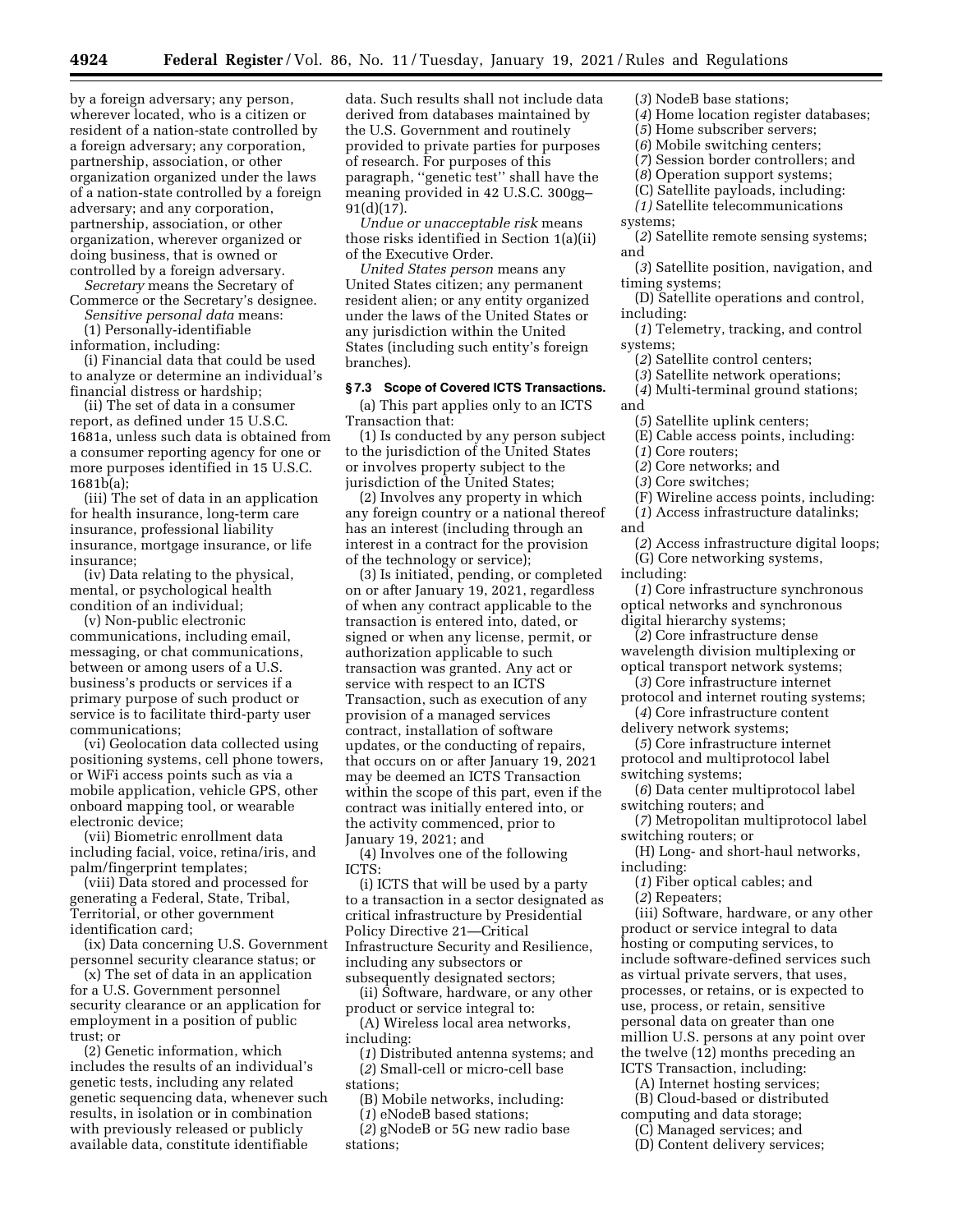(iv) Any of the following ICTS products, if greater than one million units have been sold to U.S. persons at any point over the twelve (12) months prior to an ICTS Transaction:

(A) Internet-enabled sensors, webcams, and any other end-point surveillance or monitoring device;

(B) Routers, modems, and any other home networking device; or

(C) Drones or any other unmanned aerial system;

(v) Software designed primarily for connecting with and communicating via the internet that is in use by greater than one million U.S. persons at any point over the twelve (12) months preceding an ICTS Transaction, including:

(A) Desktop applications;

(B) Mobile applications;

(C) Gaming applications; and

(D) Web-based applications; or

(vi) ICTS integral to:

(A) Artificial intelligence and machine learning;

(B) Quantum key distribution;

(C) Quantum computing;

(D) Drones;

(E) Autonomous systems; or

(F) Advanced Robotics.

(b) This part does not apply to an ICTS Transaction that:

(1) Involves the acquisition of ICTS items by a United States person as a party to a transaction authorized under a U.S. government-industrial security program; or

(2) The Committee on Foreign Investment in the United States (CFIUS) is actively reviewing, or has reviewed, as a covered transaction or covered real estate transaction or as part of such a transaction under section 721 of the Defense Production Act of 1950, as amended, and its implementing regulations.

(c) (c) Notwithstanding the exemption in paragraph (b)(2) of this section, ICTS Transactions conducted by parties to transactions reviewed by CFIUS that were not part of the covered transaction or covered real estate transaction reviewed by CFIUS remain fully subject to this part.

### **§ 7.4 Determination of foreign adversaries.**

(a) The Secretary has determined that the following foreign governments or foreign non-government persons have engaged in a long-term pattern or serious instances of conduct significantly adverse to the national security of the United States or security and safety of United States persons and, therefore, constitute foreign adversaries solely for the purposes of the Executive Order, this rule, and any subsequent rule:

(1) The People's Republic of China, including the Hong Kong Special Administrative Region (China);

(2) Republic of Cuba (Cuba);

(3) Islamic Republic of Iran (Iran); (4) Democratic People's Republic of Korea (North Korea);

(5) Russian Federation (Russia); and (6) Venezuelan politician Nicolás Maduro (Maduro Regime).

(b) The Secretary's determination of foreign adversaries is solely for the purposes of the Executive Order, this rule, and any subsequent rule promulgated pursuant to the Executive Order. Pursuant to the Secretary's discretion, the list of foreign adversaries will be revised as determined to be necessary. Such revisions will be effective immediately upon publication in the **Federal Register** without prior notice or opportunity for public comment.

(c) The Secretary's determination is based on multiple sources, including:

(1) National Security Strategy of the United States;

(2) The Director of National Intelligence's 2016–2019 Worldwide Threat Assessments of the U.S. Intelligence Community;

(3) The 2018 National Cyber Strategy of the United States of America; and

(4) Reports and assessments from the U.S. Intelligence Community, the U.S. Departments of Justice, State and Homeland Security, and other relevant sources.

(d) (d) The Secretary will periodically review this list in consultation with appropriate agency heads and may add to, subtract from, supplement, or otherwise amend this list. Any amendment to this list will apply to any ICTS Transaction that is initiated, pending, or completed on or after the date that the list is amended.

## **§ 7.5 Effect on other laws.**

Nothing in this part shall be construed as altering or affecting any other authority, process, regulation, investigation, enforcement measure, or review provided by or established under any other provision of Federal law, including prohibitions under the National Defense Authorization Act of 2019, the Federal Acquisition Regulations, or IEEPA, or any other authority of the President or the Congress under the Constitution of the United States.

### **§ 7.6 Amendment, modification, or revocation.**

Except as otherwise provided by law, any determinations, prohibitions, or decisions issued under this part may be amended, modified, or revoked, in whole or in part, at any time.

## **§ 7.7 Public disclosure of records.**

Public requests for agency records related to this part will be processed in accordance with the Department of Commerce's Freedom of Information Act regulations, 15 CFR part 4, or other applicable law and regulation.

## **Subpart B—Review of ICTS Transactions**

### **§ 7.100 General.**

In implementing this part, the Secretary of Commerce may:

(a) Consider any and all relevant information held by, or otherwise made available to, the Federal Government that is not otherwise restricted by law for use for this purpose, including:

(1) Publicly available information;

(2) Confidential business information, as defined in 19 CFR 201.6, or proprietary information;

(3) Classified National Security Information, as defined in Executive Order 13526 (December 29, 2009) and its predecessor executive orders, and Controlled Unclassified Information, as defined in Executive Order 13556 (November 4, 2010);

(4) Information obtained from state, local, tribal, or foreign governments or authorities;

(5) Information obtained from parties to a transaction, including records related to such transaction that any party uses, processes, or retains, or would be expected to use, process, or retain, in their ordinary course of business for such a transaction;

(6) Information obtained through the authority granted under sections 2(a) and (c) of the Executive Order and IEEPA, as set forth in U.S.C. 7.101;

(7) Information provided by any other U.S. Government national security body, in each case only to the extent necessary for national security purposes, and subject to applicable confidentiality and classification requirements, including the Committee for the Assessment of Foreign Participation in the United States Telecommunications Services Sector and the Federal Acquisitions Security Council and its designated informationsharing bodies; and

(8) Information provided by any other U.S. Government agency, department, or other regulatory body, including the Federal Communications Commission, Department of Homeland Security, and Department of Justice;

(b) Consolidate the review of any ICTS Transactions with other transactions already under review where the Secretary determines that the transactions raise the same or similar issues, or that are otherwise properly consolidated;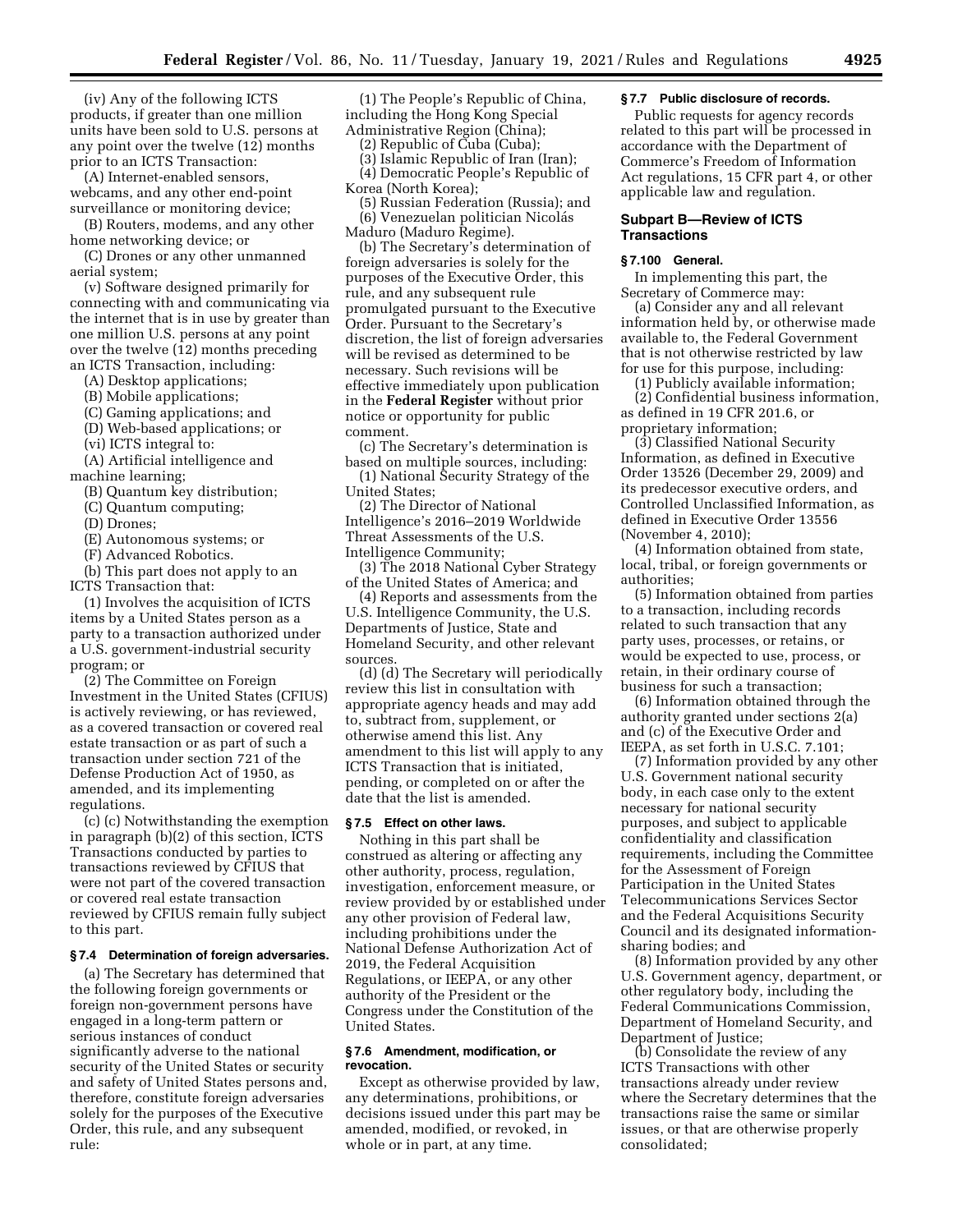(c) In consultation with the appropriate agency heads, in determining whether an ICTS Transaction involves ICTS designed, developed, manufactured, or supplied, by persons owned by, controlled by, or subject to the jurisdiction or direction of a foreign adversary, consider the following:

(1) Whether the person or its suppliers have headquarters, research, development, manufacturing, test, distribution, or service facilities, or other operations in a foreign country, including one controlled by, or subject to the jurisdiction of, a foreign adversary;

(2) Ties between the person including its officers, directors or similar officials, employees, consultants, or contractors—and a foreign adversary;

(3) Laws and regulations of any foreign adversary in which the person is headquartered or conducts operations, including research and development, manufacturing, packaging, and distribution; and

(4) Any other criteria that the Secretary deems appropriate;

(d) In consultation with the appropriate agency heads, in determining whether an ICTS Transaction poses an undue or unacceptable risk, consider the following:

(1) Threat assessments and reports prepared by the Director of National Intelligence pursuant to section 5(a) of the Executive Order;

(2) Removal or exclusion orders issued by the Secretary of Homeland Security, the Secretary of Defense, or the Director of National Intelligence (or their designee) pursuant to recommendations of the Federal Acquisition Security Council, under 41 U.S.C. 1323;

(3) Relevant provisions of the Defense Federal Acquisition Regulation (48 CFR ch. 2) and the Federal Acquisition Regulation (48 CFR ch. 1), and their respective supplements;

(4) The written assessment produced pursuant to section 5(b) of the Executive Order, as well as the entities, hardware, software, and services that present vulnerabilities in the United States as determined by the Secretary of Homeland Security pursuant to that section;

(5) Actual and potential threats to execution of a ''National Critical Function'' identified by the Department of Homeland Security Cybersecurity and Infrastructure Security Agency;

(6) The nature, degree, and likelihood of consequence to the United States public and private sectors that could

occur if ICTS vulnerabilities were to be exploited; and

(7) Any other source or information that the Secretary deems appropriate; and

(e) In the event the Secretary finds that unusual and extraordinary harm to the national security of the United States is likely to occur if all of the procedures specified herein are followed, the Secretary may deviate from these procedures in a manner tailored to protect against that harm.

## **§ 7.101 Information to be furnished on demand.**

(a) Pursuant to the authority granted to the Secretary under sections 2(a), 2(b), and 2(c) of the Executive Order and IEEPA, persons involved in an ICTS Transaction may be required to furnish under oath, in the form of reports or otherwise, at any time as may be required by the Secretary, complete information relative to any act or transaction, subject to the provisions of this part. The Secretary may require that such reports include the production of any books, contracts, letters, papers, or other hard copy or electronic documents relating to any such act, transaction, or property, in the custody or control of the persons required to make such reports. Reports with respect to transactions may be required either before, during, or after such transactions. The Secretary may, through any person or agency, conduct investigations, hold hearings, administer oaths, examine witnesses, receive evidence, take depositions, and require by subpoena the attendance and testimony of witnesses and the production of any books, contracts, letters, papers, and other hard copy or documents relating to any matter under investigation, regardless of whether any report has been required or filed in connection therewith.

(b) For purposes of paragraph (a) of this section, the term ''document'' includes any written, recorded, or graphic matter or other means of preserving thought or expression (including in electronic format), and all tangible things stored in any medium from which information can be processed, transcribed, or obtained directly or indirectly, including correspondence, memoranda, notes, messages, contemporaneous communications such as text and instant messages, letters, emails, spreadsheets, metadata, contracts, bulletins, diaries, chronological data, minutes, books, reports, examinations, charts, ledgers, books of account, invoices, air waybills, bills of lading, worksheets, receipts, printouts, papers,

schedules, affidavits, presentations, transcripts, surveys, graphic representations of any kind, drawings, photographs, graphs, video or sound recordings, and motion pictures or other film.

(c) Persons providing documents to the Secretary pursuant to this section must produce documents in a format useable to the Department of Commerce, which may be detailed in the request for documents or otherwise agreed to by the parties.

## **§ 7.102 Confidentiality of information.**

(a) Information or documentary materials, not otherwise publicly or commercially available, submitted or filed with the Secretary under this part will not be released publicly except to the extent required by law.

(b) The Secretary may disclose information or documentary materials that are not otherwise publicly or commercially available and referenced in paragraph (a) in the following circumstances:

(1) Pursuant to any administrative or judicial proceeding;

(2) Pursuant to an act of Congress;

(3) Pursuant to a request from any duly authorized committee or subcommittee of Congress;

(4) Pursuant to any domestic governmental entity, or to any foreign governmental entity of a United States ally or partner, information or documentary materials, not otherwise publicly or commercially available and important to the national security analysis or actions of the Secretary, but only to the extent necessary for national security purposes, and subject to appropriate confidentiality and classification requirements;

(5) Where the parties or a party to a transaction have consented, the information or documentary material that are not otherwise publicly or commercially available may be disclosed to third parties; and

(6) Any other purpose authorized by law.

(c) This section shall continue to apply with respect to information and documentary materials that are not otherwise publicly or commercially available and submitted to or obtained by the Secretary even after the Secretary issues a final determination pursuant to § 7.109 of this part.

(d) The provisions of 18 U.S.C. 1905, relating to fines and imprisonment and other penalties, shall apply with respect to the disclosure of information or documentary material provided to the Secretary under these regulations.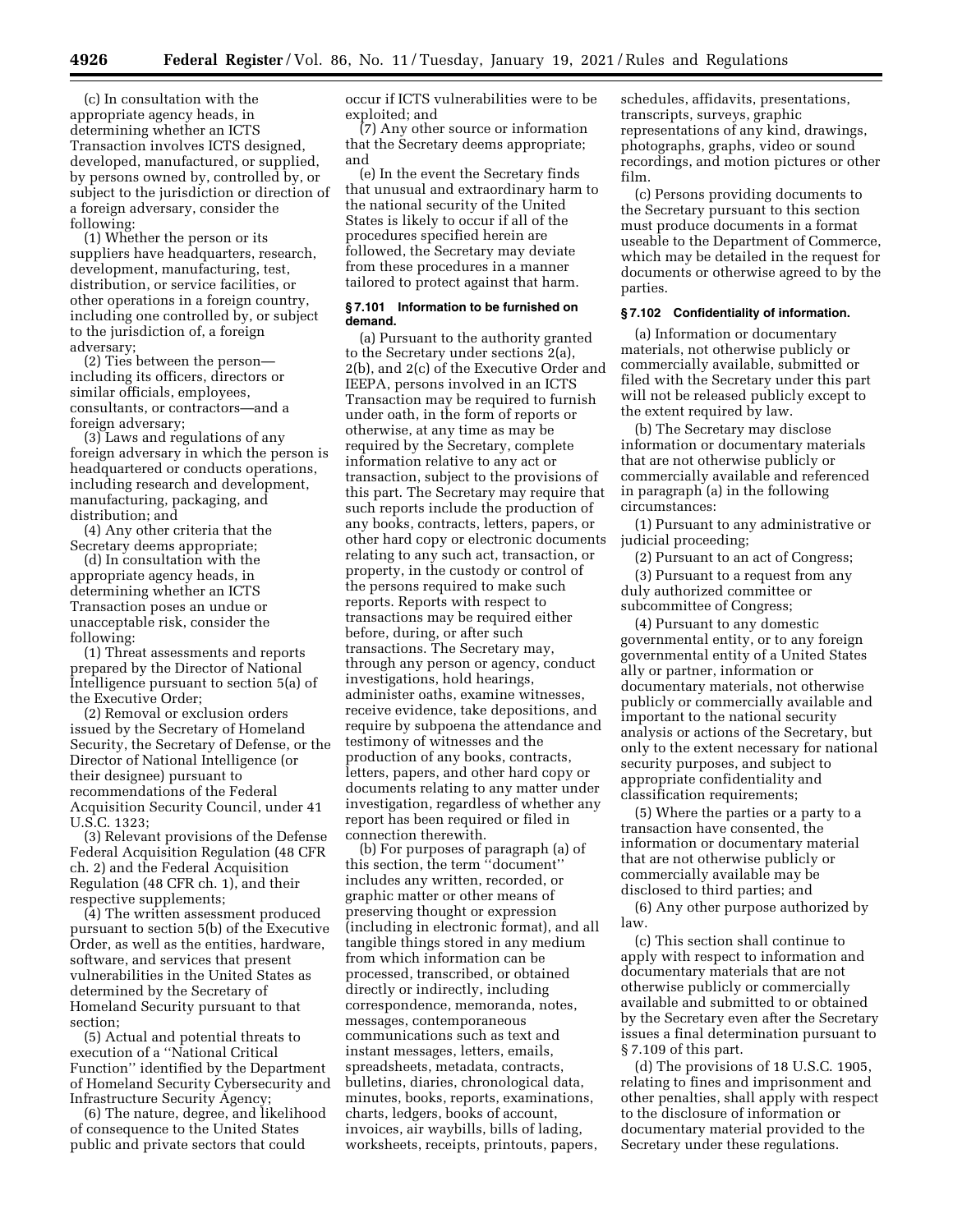## **§ 7.103 Initial review of ICTS Transactions.**

(a) Upon receipt of any information identified in § 7.100(a), upon written request of an appropriate agency head, or at the Secretary's discretion, the Secretary may consider any referral for review of a transaction (referral).

(b) In considering a referral pursuant to paragraph (a), the Secretary shall assess whether the referral falls within the scope of § 7.3(a) of this part and involves ICTS designed, developed, manufactured, or supplied by persons owned by, controlled by, or subject to the jurisdiction or direction of a foreign adversary, and determine whether to:

(1) Accept the referral and commence an initial review of the transaction;

(2) Request additional information, as identified in § 7.100(a), from the referring entity regarding the referral; or

(3) Reject the referral.

(c) Upon accepting a referral pursuant to paragraph (b) of this section, the Secretary shall conduct an initial review of the ICTS Transaction and assess whether the ICTS Transaction poses an undue or unacceptable risk, which may be determined by evaluating the following criteria:

(1) The nature and characteristics of the information and communications technology or services at issue in the ICTS Transaction, including technical capabilities, applications, and market share considerations;

(2) The nature and degree of the ownership, control, direction, or jurisdiction exercised by the foreign adversary over the design, development, manufacture, or supply at issue in the ICTS Transaction;

(3) The statements and actions of the foreign adversary at issue in the ICTS Transaction;

(4) The statements and actions of the persons involved in the design, development, manufacture, or supply at issue in the ICTS Transaction;

(5) The statements and actions of the parties to the ICTS Transaction;

(6) Whether the ICTS Transaction poses a discrete or persistent threat;

(7) The nature of the vulnerability implicated by the ICTS Transaction;

(8) Whether there is an ability to otherwise mitigate the risks posed by the ICTS Transaction;

(9) The severity of the harm posed by the ICTS Transaction on at least one of the following:

- (i) Health, safety, and security;
- (ii) Critical infrastructure;
- (iii) Sensitive data;
- (iv) The economy;
- (v) Foreign policy;

(vi) The natural environment; and (vii) National Essential Functions (as defined by Federal Continuity Directive-2 (FCD–2)); and

(10) The likelihood that the ICTS Transaction will in fact cause threatened harm.

(d) If the Secretary finds that an ICTS Transaction does not meet the criteria of paragraph (b) of this section:

(1) The transaction shall no longer be under review; and

(2) Future review of the transaction shall not be precluded, where additional information becomes available to the Secretary.

## **§ 7.104 First interagency consultation.**

Upon finding that an ICTS Transaction likely meets the criteria set forth in § 7.103(c) during the initial review under § 7.103, the Secretary shall notify the appropriate agency heads and, in consultation with them, shall determine whether the ICTS Transaction meets the criteria set forth in § 7.103(c).

#### **§ 7.105 Initial determination.**

(a) If, after the consultation required by § 7.104, the Secretary determines that the ICTS Transaction does not meet the criteria set forth in § 7.103(c):

(1) The transaction shall no longer be under review; and

(2) Future review of the transaction shall not be precluded, where additional information becomes available to the Secretary.

(b) If, after the consultation required by § 7.104, the Secretary determines that the ICTS Transaction meets the criteria set forth in § 7.103(c), the Secretary shall:

(1) Make an initial written determination, which shall be dated and signed by the Secretary, that:

(i) Explains why the ICTS Transaction meets the criteria set forth in § 7.103(c); and

(ii) Sets forth whether the Secretary has initially determined to prohibit the ICTS Transaction or to propose mitigation measures, by which the ICTS Transaction may be permitted; and

(2) Notify the parties to the ICTS Transaction either through publication in the **Federal Register** or by serving a copy of the initial determination on the parties via registered U.S. mail, facsimile, and electronic transmission, or third-party commercial carrier, to an addressee's last known address or by personal delivery.

(c) Notwithstanding the fact that the initial determination to prohibit or propose mitigation measures on an ICTS Transaction may, in whole or in part, rely upon classified national security information, or sensitive but unclassified information, the initial determination will contain no classified national security information, nor

reference thereto, and, at the Secretary's discretion, may not contain sensitive but unclassified information.

# **§ 7.106 Recordkeeping requirement.**

Upon notification that an ICTS Transaction is under review or that an initial determination concerning an ICTS Transaction has been made, a notified person must immediately take steps to retain any and all records relating to such transaction.

## **§ 7.107 Procedures governing response and mitigation.**

Within 30 days of service of the Secretary's notification pursuant to § 7.105, a party to an ICTS Transaction may respond to the Secretary's initial determination or assert that the circumstances resulting in the initial determination no longer apply, and thus seek to have the initial determination rescinded or mitigated pursuant to the following administrative procedures:

(a) A party may submit arguments or evidence that the party believes establishes that insufficient basis exists for the initial determination, including any prohibition of the ICTS Transaction;

(b) A party may propose remedial steps on the party's part, such as corporate reorganization, disgorgement of control of the foreign adversary, engagement of a compliance monitor, or similar steps, which the party believes would negate the basis for the initial determination;

(c) Any submission must be made in writing;

(d) A party responding to the Secretary's initial determination may request a meeting with the Department, and the Department may, at its discretion, agree or decline to conduct such meetings prior to making a final determination pursuant to § 7.109;

(e) This rule creates no right in any person to obtain access to information in the possession of the U.S. Government that was considered in making the initial determination to prohibit the ICTS Transaction, to include classified national security information or sensitive but unclassified information; and

(f) (f) If the Department receives no response from the parties within 30 days after service of the initial determination to the parties, the Secretary may determine to issue a final determination without the need to engage in the consultation process provided in section 7.108 of this rule.

## **§ 7.108 Second interagency consultation.**

(a) Upon receipt of any submission by a party to an ICTS Transaction under § 7.107, the Secretary shall consider